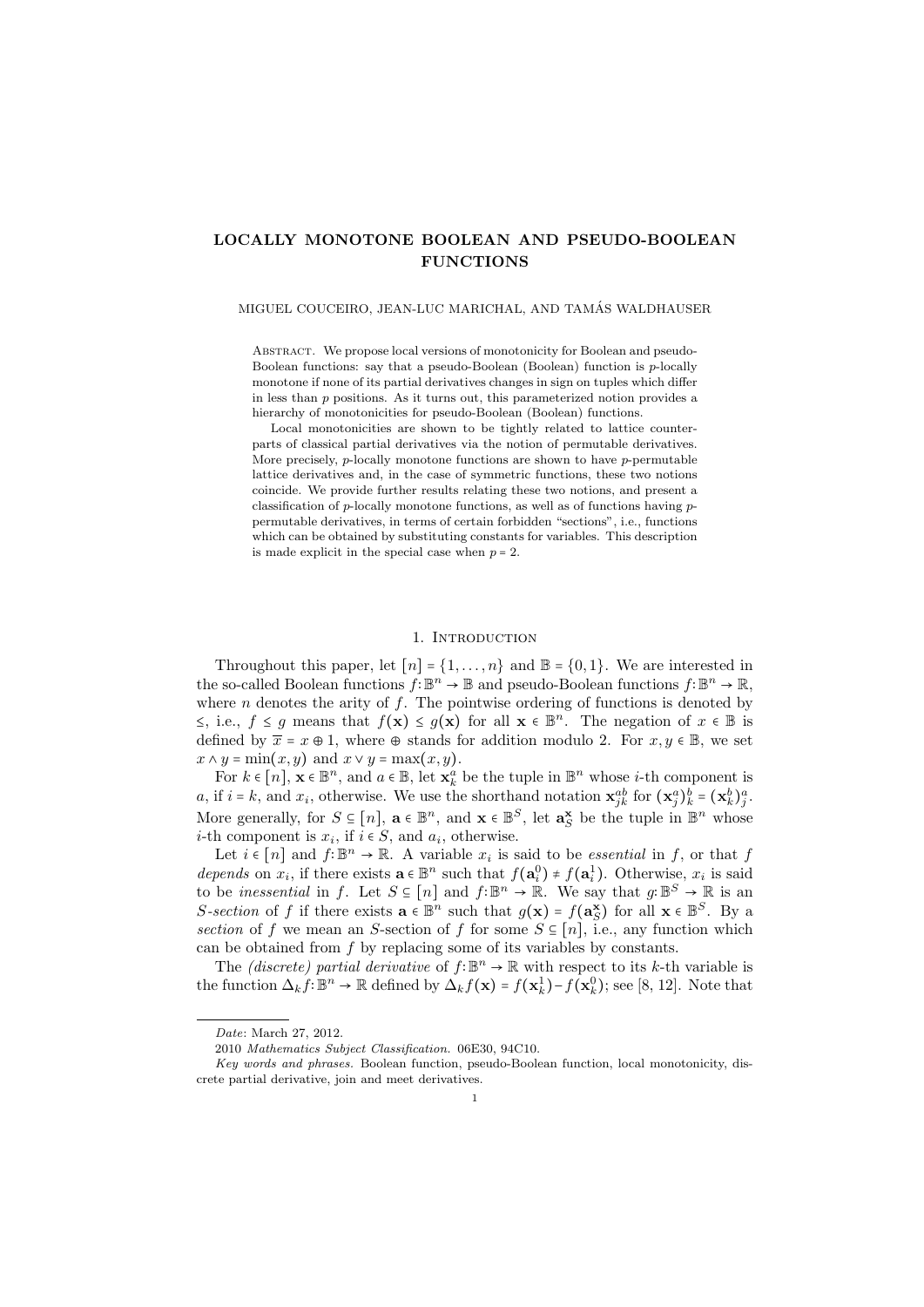$\Delta_k f$  does not depend on its *k*-th variable, hence it could be regarded as a function of arity *n* − 1, but for notational convenience we define it as an *n*-ary function.

A pseudo-Boolean function  $f: \mathbb{B}^n \to \mathbb{R}$  can always be represented by a multilinear polynomial of degree at most *n* (see [13]), that is,

(1) 
$$
f(\mathbf{x}) = \sum_{S \subseteq [n]} a_S \prod_{i \in S} x_i,
$$

where  $a_S \in \mathbb{R}$ . For instance, the multilinear expression for a binary pseudo-Boolean function is given by

(2) 
$$
a_0 + a_1 x_1 + a_2 x_2 + a_{12} x_1 x_2.
$$

This representation is very convenient for computing the partial derivatives of *f*. Indeed,  $\Delta_k f$  can be obtained by applying the corresponding formal derivative to the multilinear representation of *f*. Thus, from (1), we immediately obtain

(3) 
$$
\Delta_k f(\mathbf{x}) = \sum_{S \ni k} a_S \prod_{i \in S \setminus \{k\}} x_i.
$$

We say that *f* is *isotone* (resp. *antitone*) *in its k*-th variable if  $\Delta_k f(\mathbf{x}) \geq 0$ (resp.  $\Delta_k f(\mathbf{x}) \leq 0$ ) for all  $\mathbf{x} \in \mathbb{B}^n$ . If *f* is either isotone or antitone in its *k*-th respectively in the *k*-th respectively in the *k*-th respectively in the *k*-th respectively in the *k*-th respective variable, then we say that *f* is *monotone in its k-th variable*. If *f* is isotone (resp. antitone, monotone) in all of its variables, then *f* is an *isotone* (resp. *antitone*, *monotone*) *function*.<sup>1</sup> It is clear that any section of an isotone (resp. antitone, monotone) function is also isotone (resp. antitone, monotone). Thus defined, a function  $f: \mathbb{B}^n \to \mathbb{R}$  is monotone if and only if none of its partial derivatives changes in sign on  $\mathbb{B}^n$ .

Noteworthy examples of monotone functions include the so-called *pseudo-polynomial functions* [2, 3] which play an important role, for instance, in the qualitative approach to decision making; for general background see, e.g., [1, 6]. In the current setting, pseudo-polynomial functions can be thought of as compositions  $p \circ (\varphi_1, \ldots, \varphi_n)$  of (lattice) polynomial functions  $p: [a, b]^n \to [a, b]$ ,  $a < b$ , with unary functions  $\varphi_i: \mathbb{B} \to [a, b], i \in [n]$ . Interestingly, pseudo-polynomial functions  $f: \mathbb{B}^n \to \mathbb{R}$  seinable quantity with these possible Boslean functions that are menotoned *f*∶ $\mathbb{B}^n \to \mathbb{R}$  coincide exactly with those pseudo-Boolean functions that are monotone.

**Theorem 1.** *A pseudo-Boolean function is monotone if and only if it is a pseudopolynomial function.*

*Proof.* Clearly, every pseudo-polynomial function is monotone. For the converse, suppose that  $f: \mathbb{B}^n \to \mathbb{R}$  is monotone and let  $a \in \mathbb{R}$  be the minimum and  $b \in \mathbb{R}$ <br>the meritarized of f. Constant functions are shripped positively positive polynomial functions. the maximum of *f*. Constant functions are obviously pseudo-polynomial functions, therefore we assume  $a < b$ . Define  $\varphi_i : \mathbb{B} \to \{a, b\}$  by  $\varphi_i(0) = a$  and  $\varphi_i(1) = b$ <br>if  $f$  is instance in its *i*th spairble and  $\varphi_i(0) = b$  and  $\varphi_i(1) = a$  athening. Let if *f* is isotone in its *i*-th variable and  $\varphi_i(0) = b$  and  $\varphi_i(1) = a$  otherwise. Let  $p: \{a, b\}^n \to [a, b]$  be given by  $p = f \circ (\varphi_1^{-1}, \ldots, \varphi_n^{-1})$ . Thus defined, *p* is isotone (i.e., order-preserving) in each variable and hence, by Theorem D in Goodstein [10, p. 237], there exists a polynomial function  $p':[a,b]^n \to [a,b]$  such that  $p'|_{\{a,b\}^n} = p$ . Therefore *f* is the pseudo-polynomial function  $p' \circ (\varphi_1, \ldots, \varphi_n)$ .

In the special case of Boolean functions, monotone functions are most frequent among functions of small (essential) arity. For instance, among binary functions

<sup>&</sup>lt;sup>1</sup>Note that the terms "positive" and "nondecreasing" (resp. "negative" and "nonincreasing") are often used instead of isotone (resp. antitone), and it is also customary to use the word "monotone" only for isotone functions.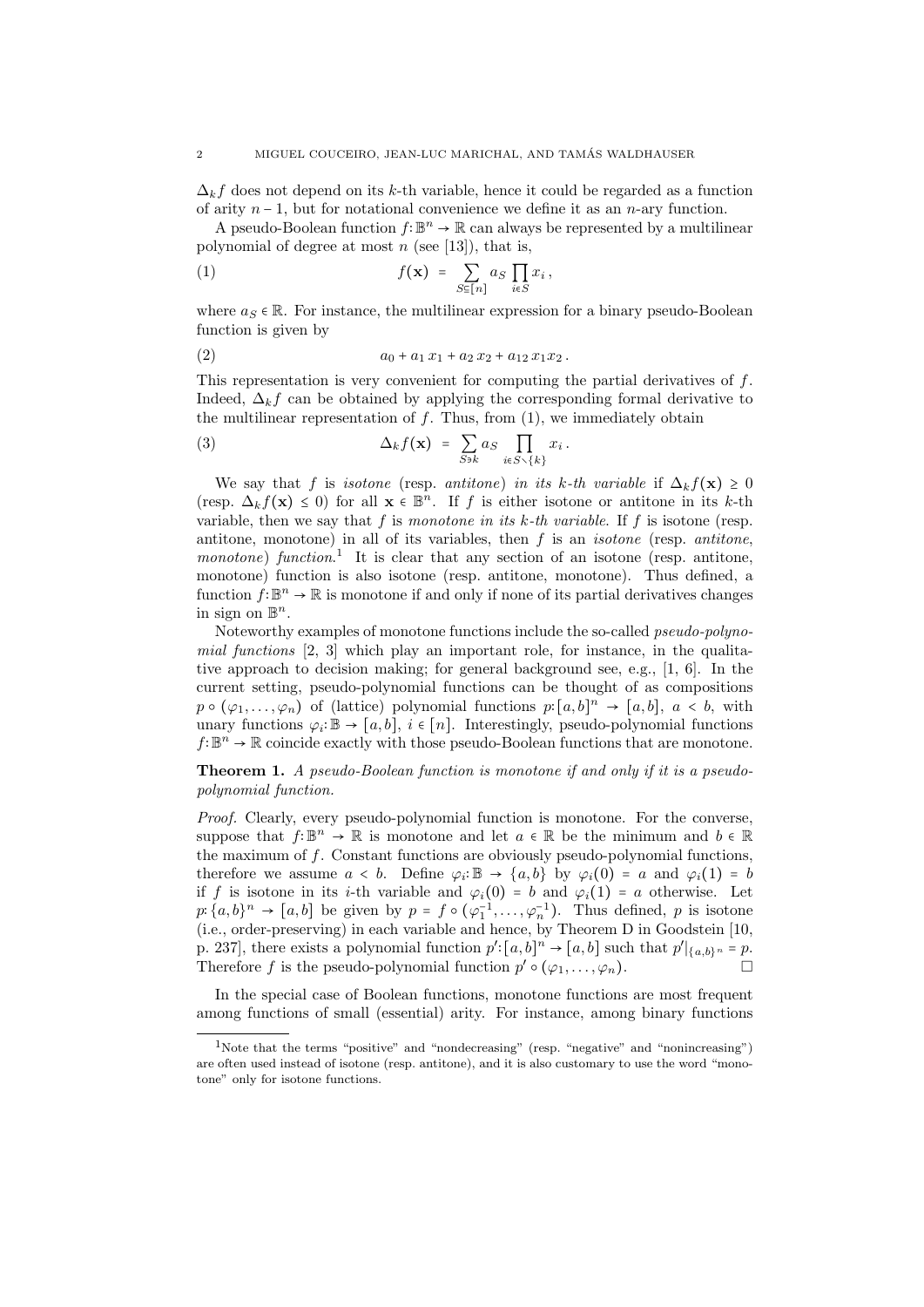*f*∶ $\mathbb{B}^2 \to \mathbb{B}$ , there are exactly two non-monotone functions, namely the Boolean sum  $x_1 \oplus x_2$  and its negation  $x_1 \oplus x_2 \oplus 1$ . Each of these functions is in fact highly non-monotone in the sense that any of its partial derivatives changes in sign when negating its unique essential variable; this is not the case, e.g., with  $f(x_1, x_2, x_3)$  =  $x_1 - x_1x_2 + x_2x_3$  which is non-monotone but none of its partial derivatives changes in sign when negating any of its variables (see Example 6 below).

This fact motivates the study of these "skew" functions, i.e., these highly nonmonotone functions. To formalize this problem we propose the following parameterized relaxations of monotonicity: a function  $f: \mathbb{B}^n \to \mathbb{R}$  is *p*-locally monotone if none of its partial derivatives changes in sign when negating less than *p* of its variables, or equivalently, on tuples which differ in less than *p* positions. With this terminology, our problem reduces to asking which Boolean functions are not 2 locally monotone. As we will see (Corollary 10), these are precisely those functions that have the Boolean sum or its negation as a binary section.

In this paper we extend this study to pseudo-Boolean functions and show that these parameterized relaxations of monotonicity are tightly related to the following lattice versions of partial derivatives. For  $f: \mathbb{B}^n \to \mathbb{R}$  and  $k \in [n]$ , let  $\wedge_k f: \mathbb{B}^n \to \mathbb{R}$ and  $\vee_k f: \mathbb{B}^n \to \mathbb{R}$  be the *partial lattice derivatives* defined by

$$
\wedge_k f(\mathbf{x}) = f(\mathbf{x}_k^0) \wedge f(\mathbf{x}_k^1) \quad \text{and} \quad \vee_k f(\mathbf{x}) = f(\mathbf{x}_k^0) \vee f(\mathbf{x}_k^1).
$$

The latter, known as the *k*-th *join derivative* of *f*, was proposed by Fadini [9] while the former, known as the *k*-th *meet derivative* of *f*, was introduced by Thayse [16]. In [17] these lattice derivatives were shown to be related to so-called prime implicants and implicates of Boolean functions which play an important role in the consensus method for Boolean and pseudo-Boolean functions. For further background and applications see, e.g., [4, 5, 7, 15, 18].

Observe that, just like in the case of the partial derivative  $\Delta_k f$ , the *k*-th variable of each of the lattice derivatives  $\wedge_k f$  and  $\vee_k f$  is inessential.

The following proposition assembles some basic properties of lattice derivatives.

**Proposition 2.** For any pseudo-Boolean functions  $f, g: \mathbb{B}^n \to \mathbb{R}$  and  $j, k \in [n]$ ,  $j \neq k$ *, the following hold:* 

- (*i*)  $\wedge_k \wedge_k f = \wedge_k f$  and  $\vee_k \vee_k f = \vee_k f$ ;
- (*ii*) *if*  $f \leq g$ *, then*  $\wedge_k f \leq \wedge_k g$  *and*  $\vee_k f \leq \vee_k g$ *;*
- (*iii*)  $\wedge_j \wedge_k f = \wedge_k \wedge_j f$  and  $\vee_j \vee_k f = \vee_k \vee_j f$ ;
- $(iv) \vee_k \wedge_j f \leq \wedge_j \vee_k f$ .

From equations (1) and (3) it follows that every function is (up to an additive constant) uniquely determined by its partial derivatives. As it turns out, this does not hold when lattice derivatives are considered. However, as we shall see (Theorem 22), there are only two types of such exceptions.

Now, if an *n*-ary pseudo-Boolean function is 2-locally monotone, then for every *j*,  $k \in [n]$ ,  $j \neq k$ , we have  $\vee_k \wedge_j f = \wedge_j \vee_k f$  (see Lemma 11 below). This motivates the notion of permutable lattice derivatives. As it turns out, *p*-local monotonicity of *f* implies permutability of *p* of its lattice derivatives (see Theorem 21). However the converse does not hold (see Example 24).

The structure of this paper goes as follows. In Section 2 we formalize the notion of *p*-local monotonicity and show that it gives rise to a hierarchy of monotonicities whose largest member is the class of all *n*-ary pseudo-Boolean functions (this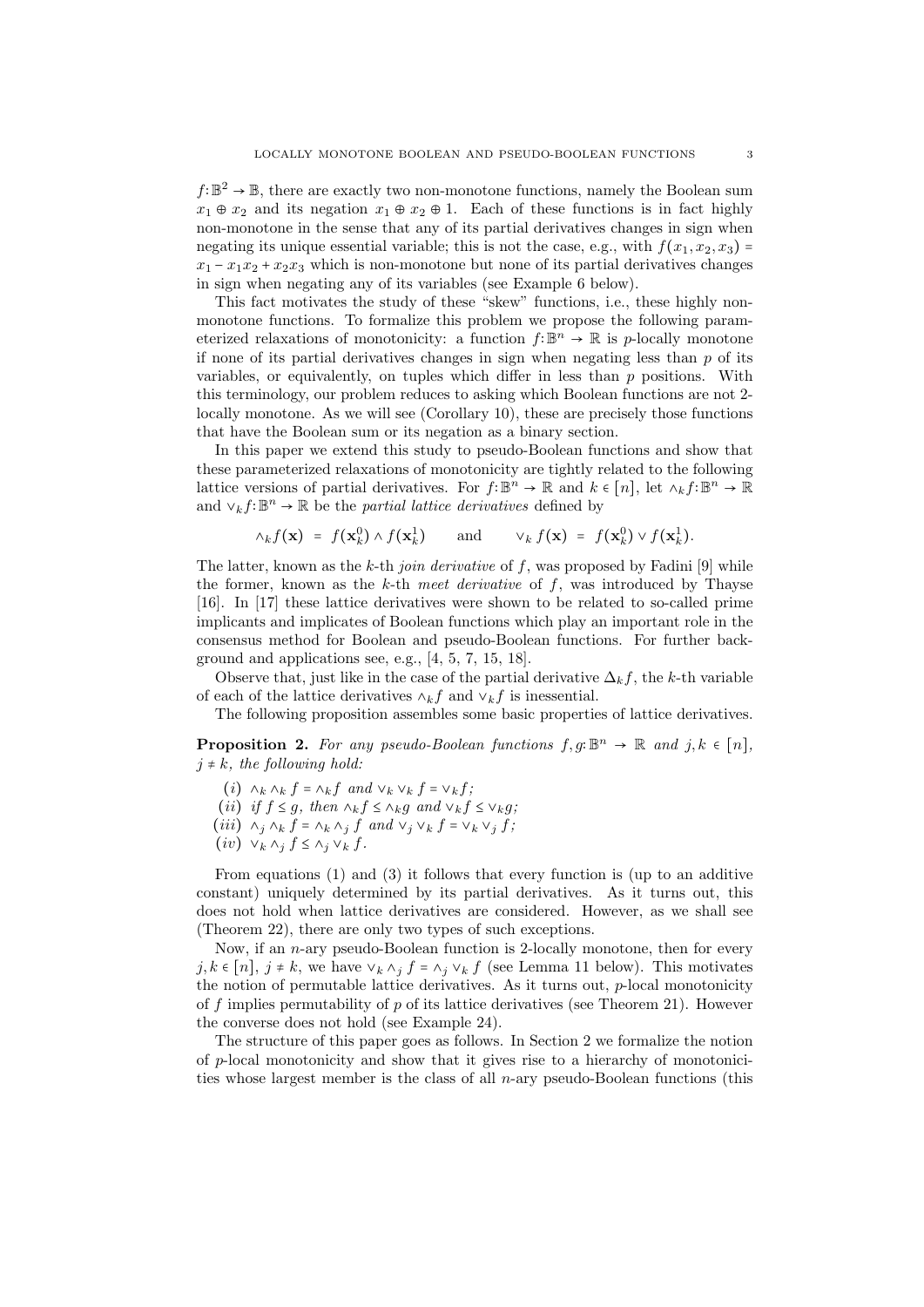is the case when  $p = 1$ ) and whose smallest member is the class of *n*-ary monotone functions (this is the case when  $p = n$ ). We also provide a characterization of *p*-locally monotone functions in terms of "forbidden" sections; as mentioned, this characterization is made explicit in the special case when  $p = 2$ . In Section 3 we introduce the notion of permutable lattice derivatives. Similarly to local monotonicity, the notion of permutable lattice derivatives gives rise to nested classes, each of which is also described in terms of its sections. In the Boolean case and for *<sup>p</sup>* <sup>=</sup> 2, these two parameterized notions are shown to coincide; this does not hold for pseudo-Boolean functions even when  $p = 2$  (see Example 13). (At the end of Section 3 we also provide some game-theoretic interpretations of *p*-local monotonicity and *p*-permutability of lattice derivatives.) However, in Section 4, we show that a symmetric function is *p*-locally monotone if and only if it has *p*-permutable lattice derivatives. In the last section we discuss directions for future research.

## 2. Local monotonicities

The following definition formulates a local version of monotonicity given in terms of Hamming distance between tuples. In what follows we assume that  $p \in [n]$ .

**Definition 3.** We say that  $f: \mathbb{B}^n \to \mathbb{R}$  is *p*-locally monotone if, for every  $k \in [n]$ and every  $\mathbf{x}, \mathbf{y} \in \mathbb{B}^n$ , we have

$$
\sum_{i\in[n]\setminus\{k\}}|x_i-y_i|~<\;p\quad\Rightarrow\quad\Delta_k f(\mathbf{x})\,\Delta_k f(\mathbf{y})~\geq~0.
$$

Any *p*-locally monotone pseudo-Boolean function is also *p*'-locally monotone for every  $p' \leq p$ . Every function  $f: \mathbb{B}^n \to \mathbb{R}$  is 1-locally monotone, and  $f$  is *n*-locally monotone if and only if it is monotone. Thus *p*-local monotonicity is a relaxation of monotonicity, and the nested classes of *p*-locally monotone functions for  $p = 1, \ldots, n$ provide a hierarchy of monotonicities for *n*-ary pseudo-Boolean functions. The weakest nontrivial condition is 2-local monotonicity, therefore we will simply say that *f* is *locally monotone* whenever *f* is 2-locally monotone.<sup>2</sup> If *f* is *p*-locally monotone for some  $p < n$  but not  $(p + 1)$ -locally monotone, then we say that f is *exactly p-locally monotone*, or that the *degree of local monotonicity* of *f* is *p*.

If  $f: \mathbb{B}^n \to \mathbb{B}$  is a Boolean function, then  $\Delta_k f(\mathbf{x}) \in \{-1, 0, 1\}$  for all  $\mathbf{x} \in \mathbb{B}^n$ , hence the condition  $\Delta_k f(\mathbf{x}) \Delta_k f(\mathbf{y}) \geq 0$  in the definition of *p*-local monotonicity is equivalent to

(4) 
$$
|\Delta_k f(\mathbf{x}) - \Delta_k f(\mathbf{y})| \leq 1.
$$

From this it follows that a Boolean function  $f: \mathbb{B}^n \to \mathbb{B}$  is locally monotone if and only if

(5) 
$$
\left|\Delta_k f(\mathbf{x}) - \Delta_k f(\mathbf{y})\right| \leq \sum_{i \in [n] \setminus \{k\}} |x_i - y_i|.
$$

(see [14, Lemma 5.1] for a proof of (5) in a slightly more general framework). In a sense, the latter identity means that  $\Delta_k f$  is "1-Lipschitz continuous".

The following proposition is just a reformulation of the definition of *p*-local monotonicity.

 ${}^{2}\text{In}$  [11], local monotonicity is used to refer to Boolean functions which are monotone (i.e., isotone or antitone in each variable).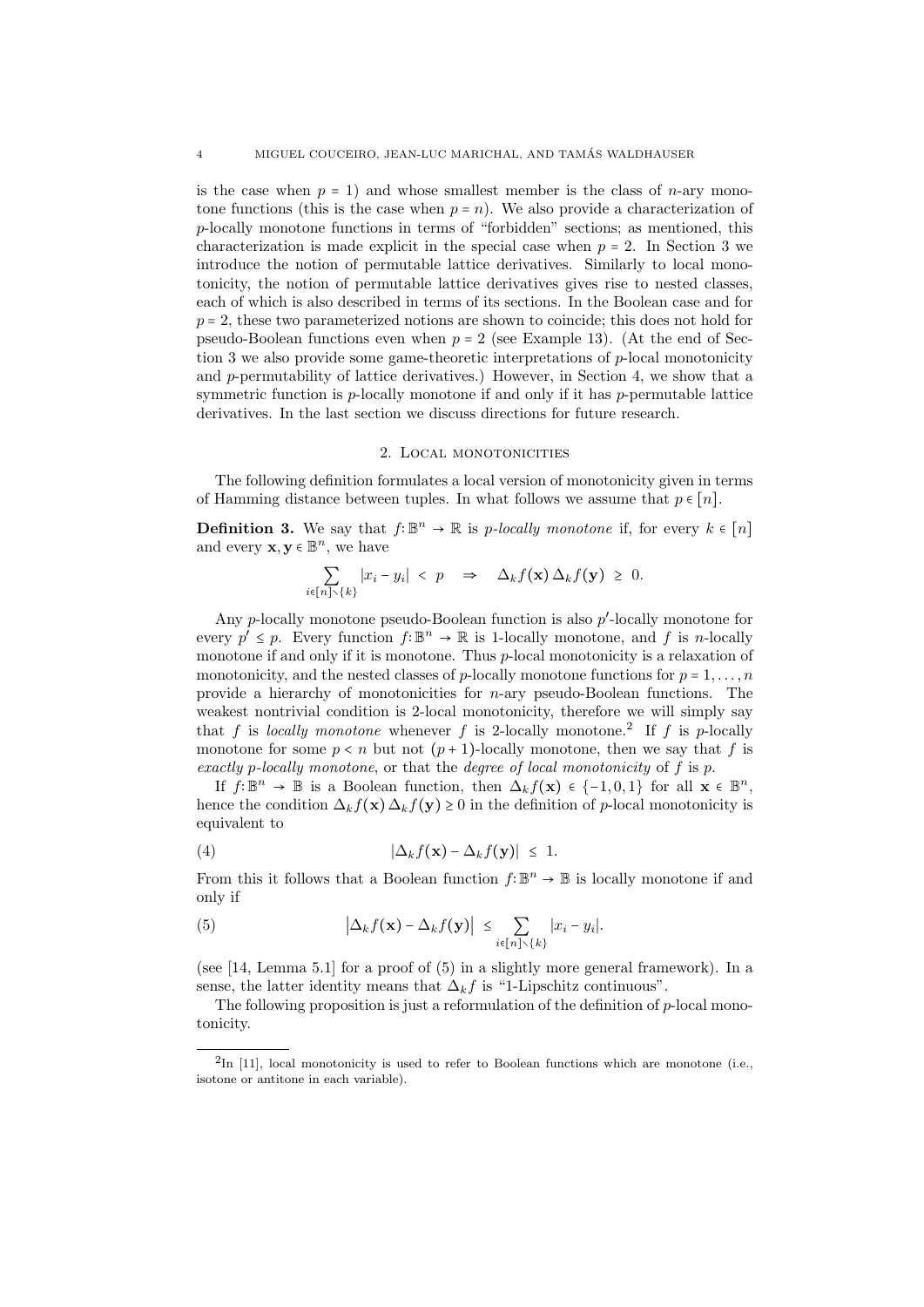**Proposition 4.** *A function*  $f: \mathbb{B}^n \to \mathbb{R}$  is p-locally monotone if and only if, for *every*  $k \in [n]$ *,*  $S \subseteq [n] \setminus \{k\}$ *, with*  $|S| = p - 1$ *, and every*  $\mathbf{a} \in \mathbb{B}^n$ *,*  $\mathbf{x}, \mathbf{y} \in \mathbb{B}^S$ *, we have* 

(6) 
$$
\Delta_k f(\mathbf{a}_S^{\mathbf{x}}) \Delta_k f(\mathbf{a}_S^{\mathbf{y}}) \geq 0.
$$

*Equivalently, a pseudo-Boolean function is p-locally monotone if and only if none of its partial derivatives changes in sign when negating less than p of its variables.*

As a special case, we have that  $f: \mathbb{B}^n \to \mathbb{R}$  is locally monotone if and only if, for every  $j, k \in [n]$ ,  $j \neq k$ , and every  $\mathbf{x} \in \mathbb{B}^n$ , we have

(7) 
$$
\Delta_k f(\mathbf{x}_j^0) \Delta_k f(\mathbf{x}_j^1) \geq 0.
$$

Equivalently, a pseudo-Boolean function is locally monotone if and only if none of its partial derivatives changes in sign when negating any of its variables.

By (4) we see that, for Boolean functions  $f: \mathbb{B}^n \to \mathbb{B}$ , inequality (7) can be replaced with  $|\Delta_{jk} f(\mathbf{x})| \leq 1$ , where  $\Delta_{jk} f(\mathbf{x}) = \Delta_j \Delta_k f(\mathbf{x}) = \Delta_k \Delta_j f(\mathbf{x})$ .

**Example 5.** As observed, the binary Boolean sum

$$
f_1(x_1, x_2) = x_1 \oplus x_2 = x_1 + x_2 - 2x_1x_2
$$

and the binary Boolean equivalence

$$
f_2(x_1,x_2) = f_1(x_1,x_2) = x_1 \oplus x_2 \oplus 1 = 1 - x_1 - x_2 + 2x_1x_2
$$

are not locally monotone. Indeed, we have  $|\Delta_{12} f_1(x_1, x_2)| = |\Delta_{12} f_2(x_1, x_2)| = 2$ .

**Example 6.** Consider the ternary Boolean function  $f: \mathbb{B}^3 \to \mathbb{B}$  given by

$$
f(x_1,x_2,x_3) = x_1 - x_1x_2 + x_2x_3.
$$

Since  $\Delta_2 f$  may change in sign  $(\Delta_2 f(\mathbf{x}) = x_3 - x_1)$ , the function *f* is not monotone. However, *f* is locally monotone since  $|\Delta_{12} f(\mathbf{x})| = 1$ ,  $|\Delta_{13} f(\mathbf{x})| = 0$ , and  $|\Delta_{23} f(\mathbf{x})| = 0$ 1. Thus *f* is exactly 2-locally monotone. Example 26 in Section 4 provides, for each  $p \geq 2$ , examples of exactly *p*-locally monotone functions.

**Fact 7.** *A function*  $f: \mathbb{B}^n \to \mathbb{R}$  *is p*-locally monotone if and only if so is  $\alpha f + \beta$  for  $e^{i\omega t}$  *α, β*  $\in \mathbb{R}$ *, with*  $\alpha \neq 0$ *. The same holds for any function obtained from f by negating some of its variables.*

The next theorem gives a characterization of *p*-locally monotone functions in terms of their sections.

**Theorem 8.** *A function*  $f: \mathbb{B}^n \to \mathbb{R}$  *is p*-locally monotone if and only if every *p*-ary *section of f is monotone.*

*Proof.* We just need to observe that the inequality (6) is equivalent to  $\Delta_k g(\mathbf{x})\Delta_k g(\mathbf{y}) \geq$ 0, where *g* is the *p*-ary section of *f* defined by  $g(\mathbf{x}) = f(\mathbf{a}_{\text{SU}(k)}^{\mathbf{x}})$ , where *S* is a  $(p-1)$ -SUBSET  $S$  is the *p*-ary section of *f* defined by  $g(x) - f(\alpha_{S \cup \{k\}})$ , where *S* is a (*p* + *j*-subset of  $[n] \setminus \{k\}$ . Thus *f* is *p*-locally monotone if and only if  $\Delta_k g(x) \Delta_k g(y) \ge 0$ holds for every **x***,***y**  $\in \mathbb{B}^{S \cup \{k\}}$ , and for every  $S \cup \{k\}$ -section *g* of *f*.

By combining (7) with Theorem 8, we can easily verify the following corollary.

**Corollary 9.** *A function*  $f: \mathbb{B}^n \to \mathbb{R}$  *is locally monotone if and only if every binary section* (2) of *f satisfies*  $a_1(a_1 + a_{12}) \ge 0$  *and*  $a_2(a_2 + a_{12}) \ge 0$ .

Since every binary Boolean function is monotone except for  $x \oplus y$  and  $x \oplus y \oplus 1$ , we also obtain the following corollary.

**Corollary 10.** *A Boolean function*  $f: \mathbb{B}^n \to \mathbb{B}$  *is locally monotone if and only if neither*  $x \oplus y$  *nor*  $x \oplus y \oplus 1$  *is a section of f.*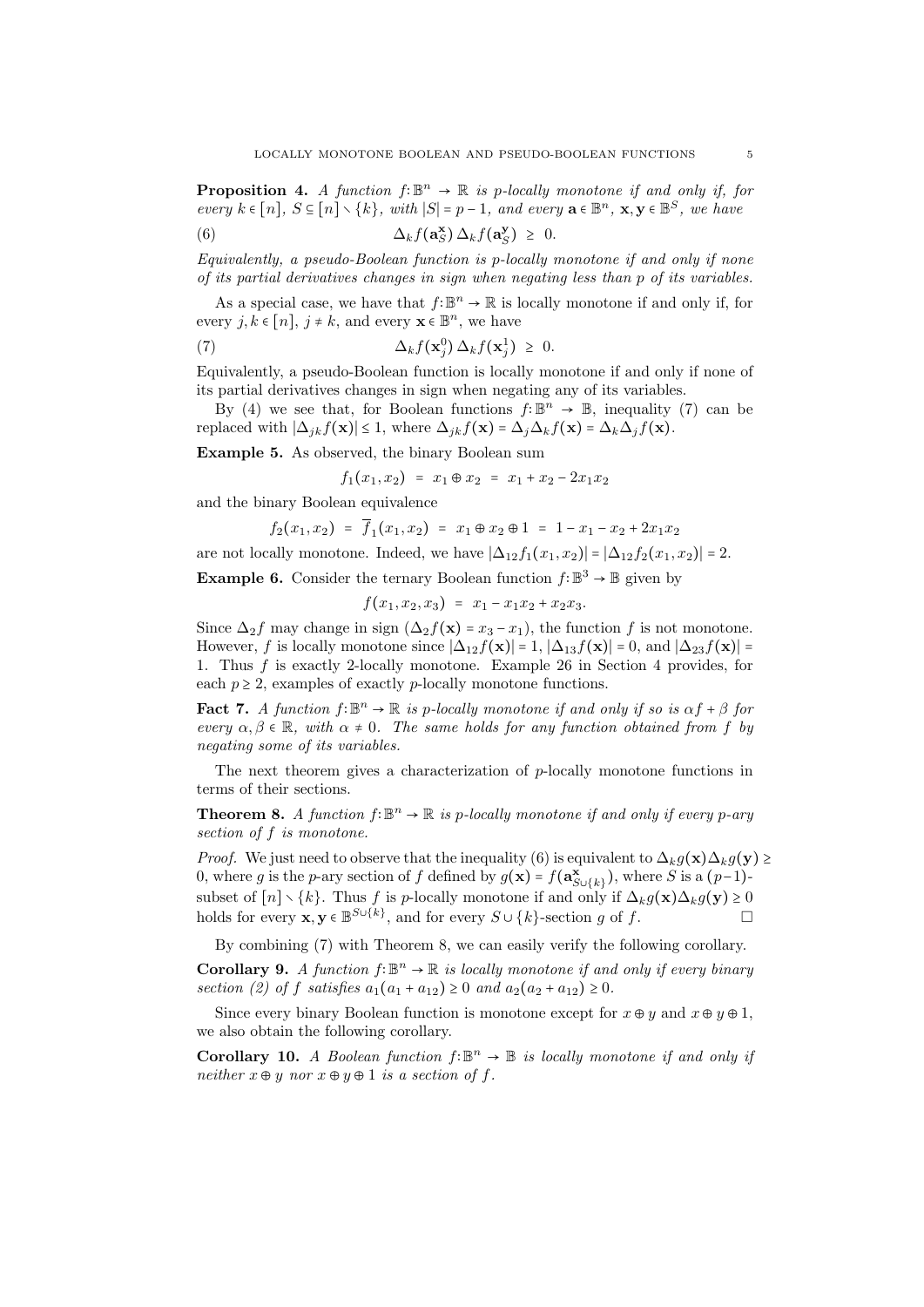### 3. Permutable lattice derivatives

The aim of this section is to relate commutation of lattice derivatives to *p*local monotonicity. The starting point is the characterization of locally monotone Boolean functions given in Theorem 12 below.

**Lemma 11.** *If*  $f: \mathbb{B}^n \to \mathbb{R}$  *is locally monotone, then*  $\vee_k \wedge_j f = \wedge_j \vee_k f$  *for all*  $j, k \in [n]$ *,*  $j \neq k$ .

*Proof.* Let  $f: \mathbb{B}^n \to \mathbb{R}$  be a locally monotone function, and let  $j, k \in [n], j \neq k$ .<br>Setting  $g: f(x, 0) \to f(x, 0)$ ,  $g: f(x, 1) \to f(x, 1)$ , the desired graphitude Setting  $a = f(\mathbf{x}_{jk}^{00}), b = f(\mathbf{x}_{jk}^{01}), c = f(\mathbf{x}_{jk}^{10}), \text{ and } d = f(\mathbf{x}_{jk}^{11}), \text{ the desired equality}$  $∨<sub>k</sub> ∧<sub>j</sub> f(x) = ∧<sub>j</sub> ∨<sub>k</sub> f(x)$  takes the form

(8) 
$$
(a \wedge c) \vee (b \wedge d) = (a \vee b) \wedge (c \vee d).
$$

Since *f* is 2-locally monotone, the binary section  $g(u, v) = f(\mathbf{x}_{jk}^{uv})$  is monotone, according to Theorem 8. If *g* is isotone in *u*, then  $a \leq c$  and  $b \leq d$ , while if *g* is antitone in *u*, then  $a \ge c$  and  $b \ge d$ . Similarly, we have either  $a \le b$  and  $c \le d$  or  $a \ge b$ and  $c \geq d$ , depending on whether g is isotone or antitone in v. Thus we need to consider four cases, and in each one of them it is straightforward to verify  $(8)$ .  $\Box$ 

**Theorem 12.** *A Boolean function*  $f: \mathbb{B}^n \to \mathbb{B}$  *is locally monotone if and only if*  $∨<sub>k</sub> ∧<sub>j</sub> f = ∧<sub>j</sub> ∨<sub>k</sub> f holds for all j, k ∈ [n], j ≠ k.$ 

*Proof.* If *f* is locally monotone, then  $\vee_k \wedge_j f = \wedge_j \vee_k f$  by Lemma 11. If *f* is not locally monotone, then Corollary 10 implies that there exists  $\mathbf{a} \in \mathbb{B}^n$  and  $j, k \in [n]$ ,<br>*i*, *k*, and that the binary section  $c(u, v)$ ,  $f(c^{uv})$  is of the form  $c(u, v)$ ,  $v \oplus v$  and  $j \neq k$ , such that the binary section  $g(u, v) = f(\mathbf{a}_{jk}^{uv})$  is of the form  $g(u, v) = u \oplus v$  or  $q(u, v) = u \oplus v \oplus 1$ . Then we have

$$
\begin{array}{rcl}\n\vee_k \wedge_j f(\mathbf{a}) & = & (g(0,0) \wedge g(1,0)) \vee (g(0,1) \wedge g(1,1)) = 0, \\
\wedge_j \vee_k f(\mathbf{a}) & = & (g(0,0) \vee g(0,1)) \wedge (g(1,0) \vee g(1,1)) = 1,\n\end{array}
$$

showing that  $∨$ <sub>*k*</sub>  $∧$ <sub>*j*</sub>  $f$  ≠  $∧$ <sub>*j*</sub>  $∨$ <sub>*k*</sub>  $f$ .  $□$ 

As the next example shows, Theorem 12 is not valid for pseudo-Boolean functions.

**Example 13.** Let *f* be the binary pseudo-Boolean function defined by  $f(0,0) = 1$ ,  $f(0,1) = 4$ ,  $f(1,0) = 2$  and  $f(1,1) = 3$ . Then we have  $\vee_2 \wedge_1 f = \wedge_1 \vee_2 f = 3$  and  $\vee$ <sub>1</sub> ∧<sub>2</sub> *f* = ∧<sub>2</sub>  $\vee$ <sub>1</sub> *f* = 2. However, *f* is not locally monotone since  $\Delta_1 f(\mathbf{x}_2^0) \Delta_1 f(\mathbf{x}_2^1) =$ −1.

Lemma 11 and Theorem 12 motivate the following notion of permutability of lattice derivatives, and its relation to local monotonicities.

**Definition 14.** We say that a pseudo-Boolean function  $f: \mathbb{B}^n \to \mathbb{R}$  has p-permutable *lattice derivatives* if, for every *p*-subset  $\{k_1, \ldots, k_p\} \subseteq [n]$ , every choice of the operators  $O_{k_i} \in \{\land_{k_i}, \lor_{k_i}\}$  ( $i = 1, \ldots, p$ ), and every permutation  $\pi \in S_p$ , the following identity holds:

$$
O_{k_1}\cdots O_{k_p}f = O_{k_{\pi(1)}}\cdots O_{k_{\pi(p)}}f.
$$

If  $f: \mathbb{B}^n \to \mathbb{R}$  has *n*-permutable lattice derivatives, then we simply say that *f* has *permutable lattice derivatives*.

Every function  $f: \mathbb{B}^n \to \mathbb{R}$  has 1-permutable lattice derivatives. We will see in Theorem 23 that if a function  $f: \mathbb{B}^n \to \mathbb{R}$  has *p*-permutable lattice derivatives, then it also has  $p'$ -permutable lattice derivatives for every  $p' \leq p$ .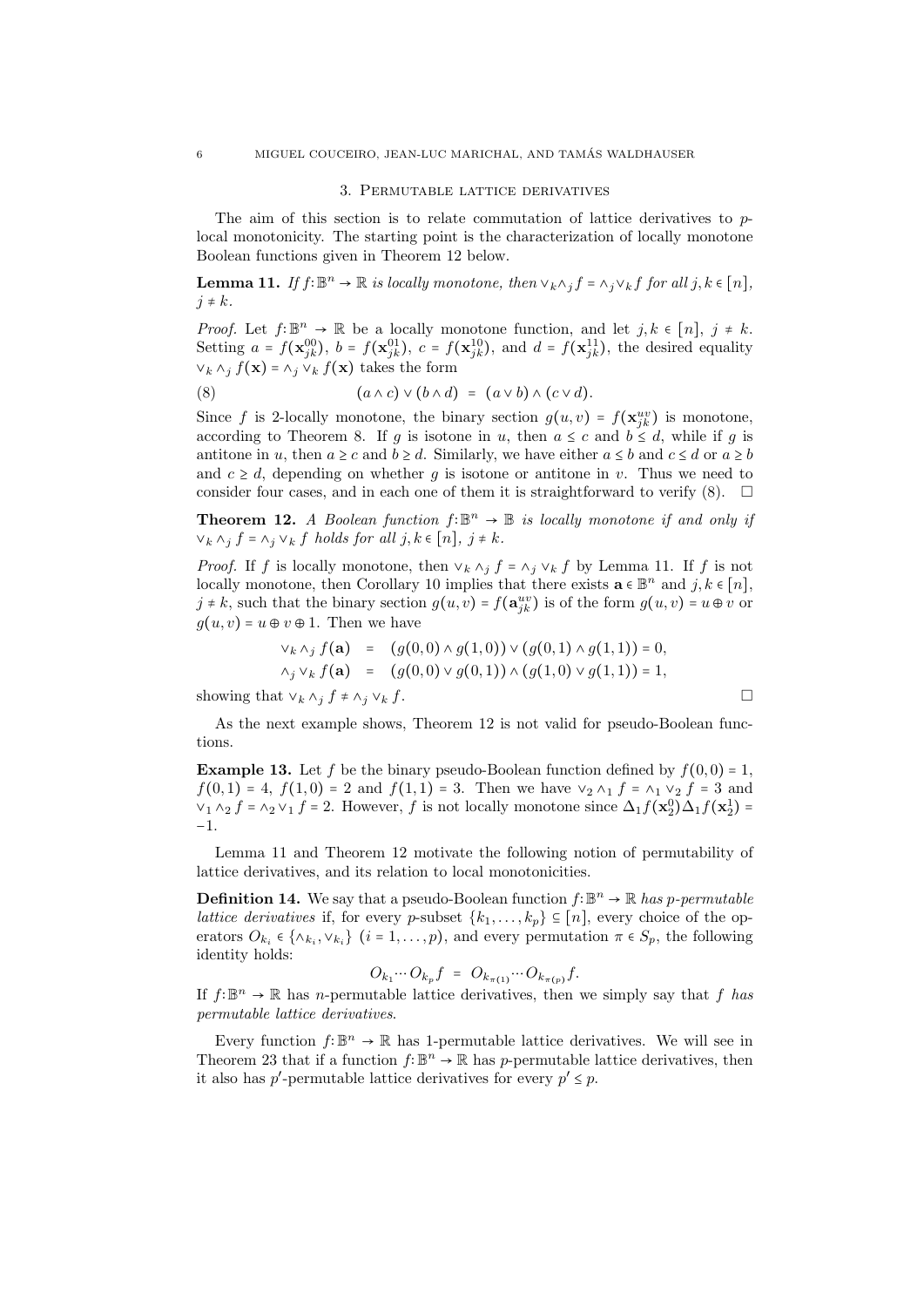Fact 15. *A function*  $f: \mathbb{B}^n \to \mathbb{R}$  has p-permutable lattice derivatives if and only if so *has*  $\alpha f + \beta$  *for every*  $\alpha, \beta \in \mathbb{R}$ *, with*  $\alpha \neq 0$ *. The same holds for any function obtained from f by negating some of its variables.*

Fact 16. *A function*  $f: \mathbb{B}^n \to \mathbb{R}$  *has p*-permutable lattice derivatives if and only if *every p-ary section of f has permutable lattice derivatives.*

In the particular case when  $p = 2$ , we have the following description of functions having 2-permutable lattice derivatives. The proof is a straightforward verification of cases.

**Proposition 17.** *A function*  $f: \mathbb{B}^n \to \mathbb{R}$  *has* 2*-permutable lattice derivatives if and only if every binary section (2) of f satisfies*  $a_1 a_{12} \geq 0$  *or*  $a_2 a_{12} \geq 0$  *or*  $|a_{12}| \leq 0$  $|a_1|$  ∨  $|a_2|$ *.* 

Lemma 11 shows that the class of 2-locally monotone pseudo-Boolean functions is a subclass of that of pseudo-Boolean functions which have 2-permutable lattice derivatives. Example 13 then shows that this inclusion is strict. On the other hand, according to Theorem 12, a Boolean function is 2-locally monotone if and only if it has 2-permutable lattice derivatives. Example 24 below shows that the analogous equivalence does not hold for  $p > 2$ . However, *p*-local monotonicity implies *p*-permutability of lattice derivatives of any pseudo-Boolean function (see Theorem 21 below). To this extent, let us first study how the degree of local monotonicity is affected by taking lattice derivatives.

**Lemma 18.** *If*  $f: \mathbb{B}^n \to \mathbb{R}$  *is monotone, then*  $\wedge_j f$  *and*  $\vee_j f$  *are also monotone for*  $all \, j \in [n]$ .

*Proof.* Clearly, if *f* is monotone, then so are  $f_j^0(\mathbf{x}) = f(\mathbf{x}_j^0)$  and  $f_j^1(\mathbf{x}) = f(\mathbf{x}_j^1)$ , for all  $j \in [n]$ . Moreover, if *f* is isotone (resp. antitone) in  $x_k$ , then both  $f_j^0$  and  $f_j^1$  are also isotone (resp. antitone) in  $x_k$ . Since  $\wedge$  and  $\vee$  are isotone functions, we have that for every  $j \in [n]$ , both  $\wedge_j f(\mathbf{x}) = f_j^0(\mathbf{x}) \wedge f_j^1(\mathbf{x})$  and  $\vee_j f(\mathbf{x}) = f_j^0(\mathbf{x}) \vee f_j^1(\mathbf{x})$  are monotone.  $\Box$ 

**Theorem 19.** *If*  $f: \mathbb{B}^n \to \mathbb{R}$  *is p-locally monotone, then*  $\wedge_j f$  *and*  $\vee_j f$  *are*  $(p-1)$ *locally monotone for all*  $j \in [n]$ *.* 

*Proof.* Suppose that  $f: \mathbb{B}^n \to \mathbb{R}$  is *p*-locally monotone. By Theorem 8, it suffices to show that all  $(p-1)$ -ary sections of  $\land_j f$  and  $\lor_j f$  are monotone. We consider only  $\vee_i f$ , the other case can be dealt with in a similar way.

Let *h* be a  $(p-1)$ -ary section of  $\vee_j f$  defined by  $h(\mathbf{x}) = \vee_j f(\mathbf{a}_{\mathbf{S}}^{\mathbf{x}})$  for all  $\mathbf{x} \in \mathbb{B}^S$ , where  $\mathbf{a} \in \mathbb{B}^n$  and  $S \subseteq [n]$  is a  $(p-1)$ -subset. Let  $T = S \cup \{j\}$ , and let us define  $g: \mathbb{B}^T \to \mathbb{R}$  by  $g(\mathbf{y}) = f(\mathbf{a}_T^{\mathbf{y}})$  for all  $\mathbf{y} \in \mathbb{B}^T$ . Clearly, *g* is a section of *f*, and the arity of *g* is either *p* − 1 or *p* , depending on whether *j* belongs to *S* or not. A simple calculation shows that  $h(\mathbf{y}|s) = \vee_j g(\mathbf{y})$  for all  $\mathbf{y} \in \mathbb{B}^T$ , where  $\mathbf{y}|s$  stands for the restriction of **y** to *S*. This means that if  $j \notin S$ , then *h* can be obtained from  $\vee_j g$ by deleting its inessential *j*-th variable, and  $h = \vee_j g$  if  $j \in S$ . Since f is p-locally monotone, *g* is monotone by Theorem 8, thus we can conclude with the help of Lemma 18 that *h* is monotone as well.

**Corollary 20.** *Let*  $0 \le \ell < p \le n$ . If  $f: \mathbb{B}^n \to \mathbb{R}$  *is p*-locally monotone, then, for *every ℓ*-subset { $k_1, \ldots, k_\ell$ } ⊆ [*n*] *and every choice of the operators*  $O_{k_i} \in \{v_{k_i}, v_{k_i}\}$  $(i = 1, \ldots, \ell)$ *, the function*  $O_{k_1} \cdots O_{k_\ell} f$  *is*  $(p - \ell)$ *-locally monotone. In particular, if*  $\ell \leq p-2$ , then  $O_{k_1} \cdots O_{k_\ell} f$  is locally monotone.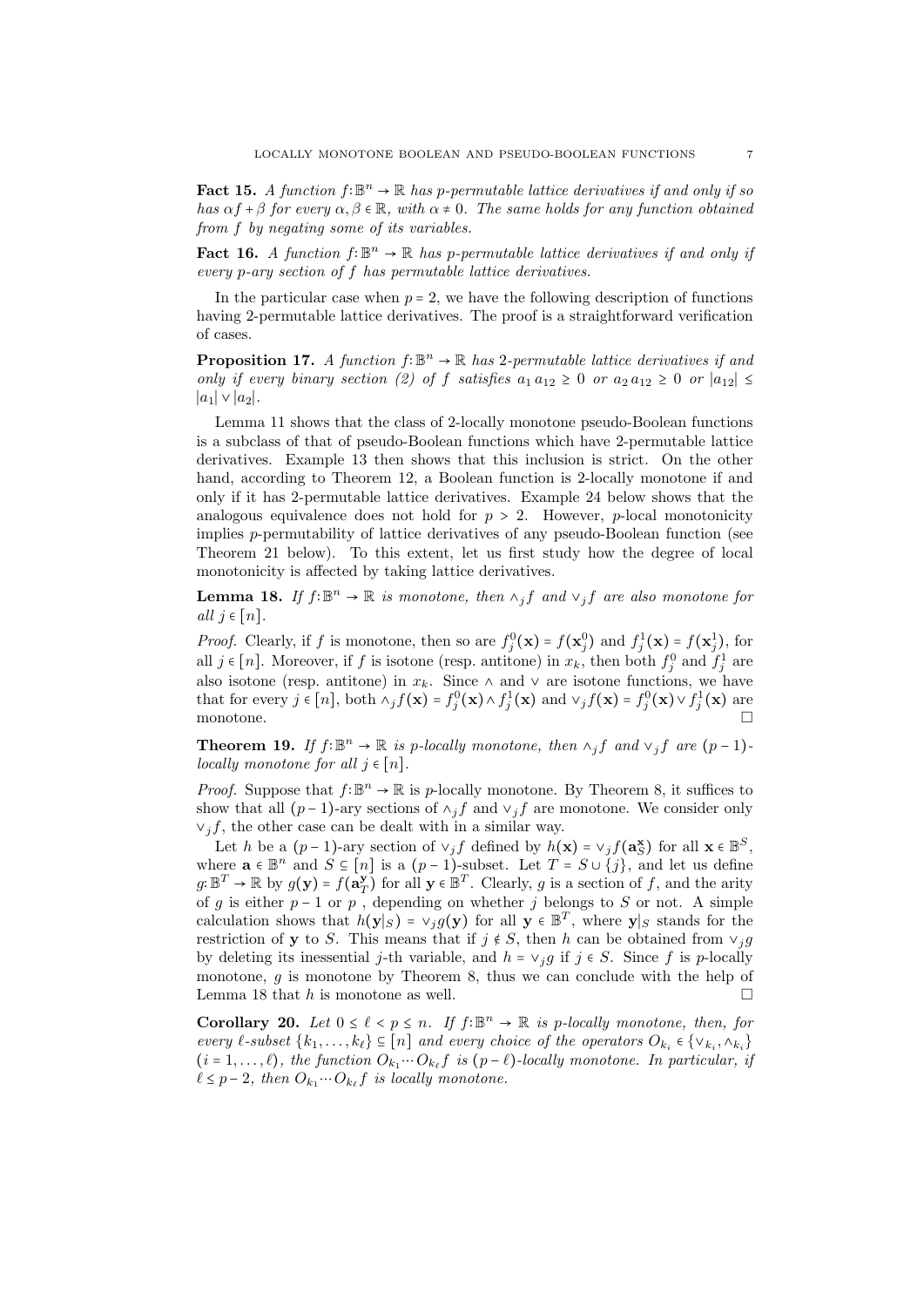*Remark* 1*.* We will see in Example 26 of Section 4 that Theorem 19 cannot be sharpened, i.e., the lattice derivatives of a *p*-locally monotone function are not necessarily *p*-locally monotone, not even in the case of Boolean functions.

With the help of Corollary 20 we can now prove the promised implication between *p*-local monotonicity and *p*-permutability of lattice derivatives, thus generalizing Lemma 11.

**Theorem 21.** *If*  $f: \mathbb{B}^n \to \mathbb{R}$  *is p*-locally monotone, then *it* has *p*-permutable lattice *derivatives.*

*Proof.* Let  $f: \mathbb{B}^n \to \mathbb{R}$  be a *p*-locally monotone function, let  $\{k_1, \ldots, k_p\}$  be a *p*subset of [*n*], and let  $O_{k_i} \in \{\wedge_{k_i}, \vee_{k_i}\}$  for  $i = 1, \ldots, p$ . We need to show that for any permutation  $\pi \in S_p$  the following identity holds:

$$
O_{k_1}\cdots O_{k_p}f = O_{k_{\pi(1)}}\cdots O_{k_{\pi(p)}}f.
$$

Since  $S_p$  is generated by transpositions of the form  $(i i+1)$ , it suffices to prove that

$$
O_{k_1} \cdots O_{k_{i-1}} O_{k_i} O_{k_{i+1}} O_{k_{i+2}} \cdots O_{k_p} f = O_{k_1} \cdots O_{k_{i-1}} O_{k_{i+1}} O_{k_i} O_{k_{i+2}} \cdots O_{k_p} f,
$$

and for this it is sufficient to verify that

(9) 
$$
O_{k_i} O_{k_{i+1}} g = O_{k_{i+1}} O_{k_i} g,
$$

where *g* stands for the function  $O_{k_{i+2}} \cdots O_{k_p} f$ . From Corollary 20 it follows that *g* is locally monotone, and then Lemma 11 proves (9) if one of  $O_{k_i}, O_{k_{i+1}}$  is a meet and the other is a join derivative. (If both are meet or both are join, then (9) is trivial.)

A natural question regarding lattice derivatives is whether a function can be reconstructed from its derivatives. As the next theorem shows, the answer is positive for almost all functions.

**Theorem 22.** Let  $f, g: \mathbb{B}^n \to \mathbb{R}$  be pseudo-Boolean functions such that for all  $k \in [n]$ *we have*  $\vee_k f = \vee_k g$  *and*  $\wedge_k f = \wedge_k g$ *. Then either*  $f = g$  *or there exists a one-to-one function*  $\alpha: \mathbb{B} \to \mathbb{R}$  *such that*  $f(\mathbf{x}) = \alpha(x_1 \oplus \cdots \oplus x_n)$  *and*  $g(\mathbf{x}) = \alpha(x_1 \oplus \cdots \oplus x_n \oplus 1)$ *for all*  $\mathbf{x} \in \mathbb{B}^n$ .

*Proof.* To make the proof more vivid, we present it through the analysis of the following game. Alice picks a secret function  $f: \mathbb{B}^n \to \mathbb{R}$ , and Bob tries to identify this function by asking the values of its lattice derivatives. If he can do this, then he wins, otherwise Alice is the winner. We show that Bob has a winning strategy unless *f* is a function of the special form in the statement of the theorem.

Let us regard  $\mathbb{B}^n$  as the set of vertices of the *n*-dimensional cube, and let Alice write the values of f to the corresponding vertices. Now the possible winning strategy for Bob is based on the following four basic observations.

- 1*. Bob can determine the unordered pair of numbers written to the endpoints of any edge of the cube.* Indeed, the endpoints of an edge are of the form  $\mathbf{x}_k^0, \mathbf{x}_k^1$ , and it is clear that  $\{\wedge_k f(\mathbf{x}), \vee_k f(\mathbf{x})\} = \{f(\mathbf{x}_k^0), f(\mathbf{x}_k^1)\}.$ <br>2. If Bob can find the value of f at one point, then he can win. According
- to the previous observation, knowing the value at one vertex of the cube, Bob can figure out the values written to the neighboring vertices. Since the graph of the cube is connected, he can determine all values of *f* this way.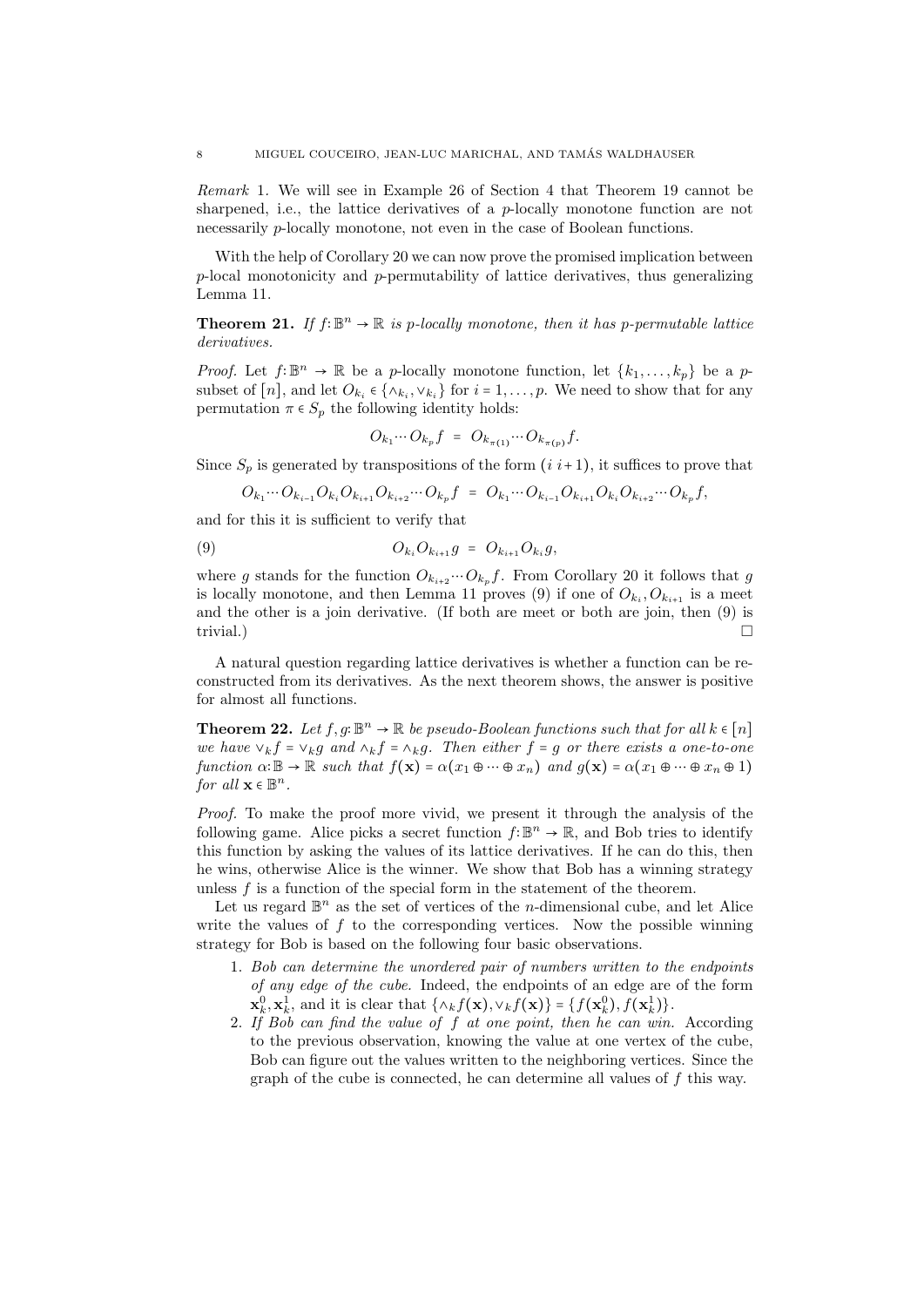- 3*. If*  $f(\mathbf{x}_k^0) = f(\mathbf{x}_k^1)$  *for some*  $\mathbf{x} \in \mathbb{B}^n$ ,  $k \in [n]$ , *then Bob can win.* This follows immediately from the first two observations immediately from the first two observations.
- 4*. If the range of f contains at least three elements, then Bob can win.* We can suppose that the previous observation does not apply, i.e., for every edge Bob detects a two-element set. If *f* takes on at least three different values, then, by the connectedness of the cube, there exists a vertex **x** and two edges incident with this vertex such that the two-element sets  $E_1$  and *E*<sub>2</sub> corresponding to these edges are different. Then  $E_1 \cap E_2$  must be a one-element set<sup>3</sup> containing the value of  $f(\mathbf{x})$ , and then Bob can win as explained in the second observation.

From these observations we can conclude that Bob has a winning strategy unless the range of *f* contains exactly two numbers and  $f(\mathbf{x}_k^0) \neq f(\mathbf{x}_k^1)$ , for all  $\mathbf{x} \in \mathbb{B}^n, k \in \mathbb{R}^n$ . [*n*]. This means that *f* is of the following form for some  $u \neq v \in \mathbb{R}$ :

$$
f(\mathbf{x}) = \begin{cases} u, & \text{if } |\mathbf{x}| \text{ is even}; \\ v, & \text{if } |\mathbf{x}| \text{ is odd}, \end{cases}
$$

where  $|\mathbf{x}| = \sum_{i=1}^{n} x_i$ . In other words,  $f(\mathbf{x}) = \alpha(x_1 \oplus \cdots \oplus x_n)$ , where  $\alpha(0) = u, \alpha(1) = v$ . In this case Bob can determine *f* only up to interchanging *u* and *v*, i.e., he cannot distinguish *f* from  $q(\mathbf{x}) = \alpha(x_1 \oplus \cdots \oplus x_n \oplus 1)$ , so he has only 50% chance to win. (Indeed, *f* and *g* have the same lattice derivatives, namely their meet derivatives are all constant  $u \wedge v$ , while their join derivatives are all constant  $u \vee v$ .

The following theorem shows that, as in the case of local monotonicity, the classes of functions having permutable lattice derivatives form a chain under inclusion.

**Theorem 23.** *If*  $f: \mathbb{B}^n \to \mathbb{R}$  *has*  $(p+1)$ *-permutable lattice derivatives, then*  $f$  *has p-permutable lattice derivatives.*

*Proof.* Let  $f: \mathbb{B}^n \to \mathbb{R}$  be a function that has  $(p+1)$ -permutable lattice derivatives. Using the same notation as in the proof of Theorem 21, it suffices to prove that

$$
O_{k_1}\cdots O_{k_{i-1}}O_{k_i}O_{k_{i+1}}O_{k_{i+2}}\cdots O_{k_p}f = O_{k_1}\cdots O_{k_{i-1}}O_{k_{i+1}}O_{k_i}O_{k_{i+2}}\cdots O_{k_p}f.
$$

Let  $g_1$  and  $g_2$  be the  $(n - p)$ -ary functions obtained from the left-hand side and from the right-hand side of this equality by deleting their inessential variables  $x_{k_1}, \ldots, x_{k_p}$ . If  $O_{k_i} = \wedge_{k_i}, O_{k_{i+1}} = \wedge_{k_{i+1}}$  or  $O_{k_i} = \vee_{k_i}, O_{k_{i+1}} = \vee_{k_{i+1}},$  then  $g_1 = g_2$ holds trivially. Let us now assume that  $O_{k_i} = \vee_{k_i} O_{k_{i+1}} = \wedge_{k_{i+1}}$ ; the remaining case  $O_{k_i} = \wedge_{k_i}, O_{k_{i+1}} = \vee_{k_{i+1}}$  is similar.

By Proposition 2, we have  $g_1 \leq g_2$ . Since the two (types of) functions given in Theorem 22 are order-incomparable, if  $g_1 \neq g_2$ , then the lattice derivatives of  $g_1$ and  $g_2$  cannot all coincide. Thus there exists  $j \in [n] \setminus \{k_1, \ldots, k_p\}$  and  $O_j \in \{\wedge_j, \vee_j\}$ such that  $O_j g_1 \neq O_j g_2$ . Taking into account the definition of  $g_1$  and  $g_2$ , we can rewrite this inequality as

$$
O_j O_{k_1} \cdots O_{k_{i-1}} O_{k_i} O_{k_{i+1}} O_{k_{i+2}} \cdots O_{k_p} f \neq O_j O_{k_1} \cdots O_{k_{i-1}} O_{k_{i+1}} O_{k_i} O_{k_{i+2}} \cdots O_{k_p} f,
$$

which contradicts the fact that *f* has  $(p+1)$ -permutable lattice derivatives.  $\Box$ 

If  $f: \mathbb{B}^n \to \mathbb{B}$  is a Boolean function with *p*-permutable lattice derivatives for some  $p \geq 2$ , then f has 2-permutable lattice derivatives by Theorem 23, and then Theorem 12 implies that *f* is 2-locally monotone. Unfortunately, nothing more

<sup>&</sup>lt;sup>3</sup>If  $E_1 \cap E_2$  is empty, then Alice is cheating!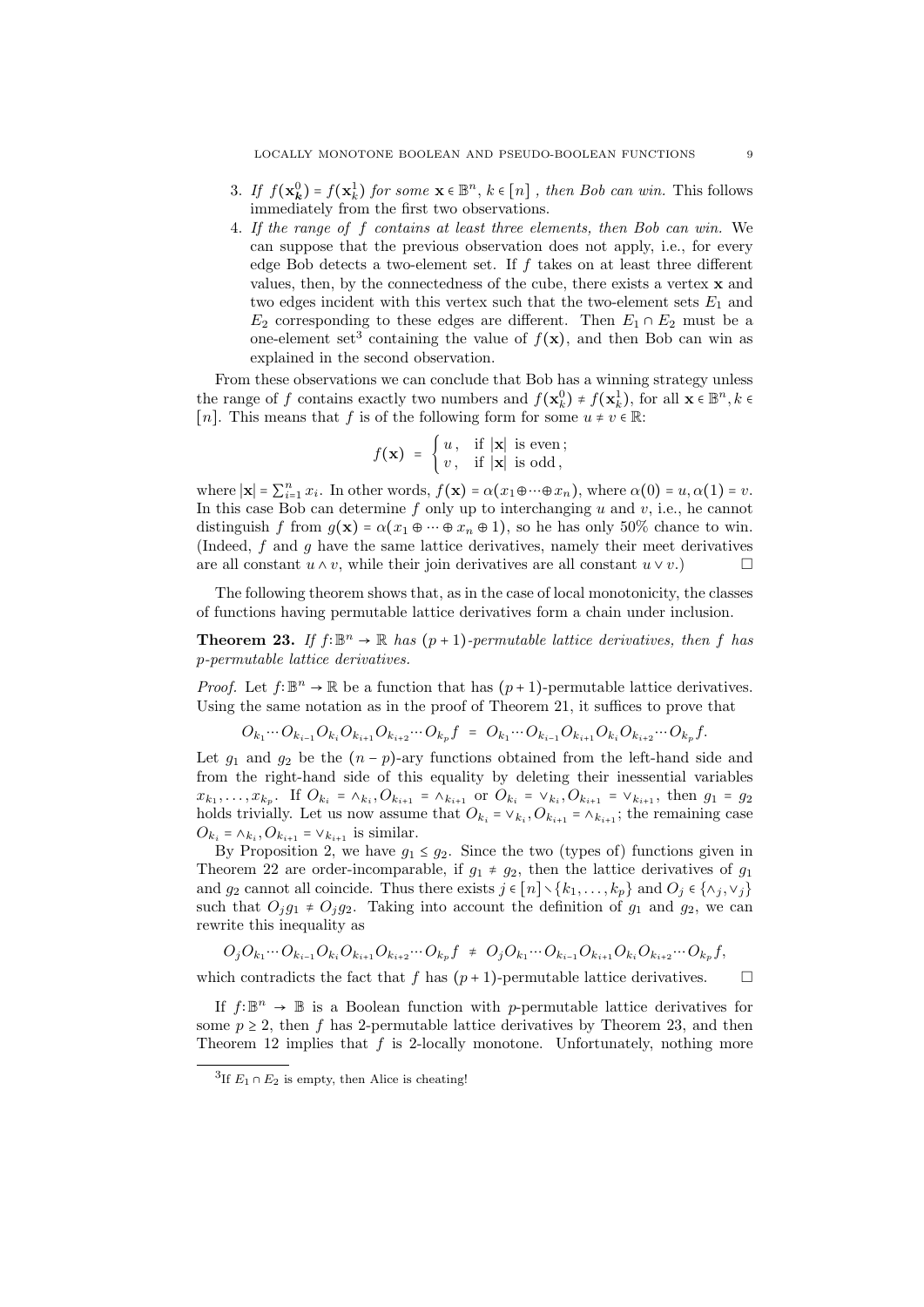can be said about the degree of local monotonicity of a Boolean function with *p*permutable lattice derivatives. Indeed, the next example shows that there exist *n*-ary Boolean functions with *n*-permutable lattice derivatives that are exactly 2 locally monotone.

**Example 24.** Let  $f_n: \mathbb{B}^n \to \mathbb{B}$  be the function that takes the value 1 on all tuples of the form *m*

$$
\mathbf{x} = (1, \ldots, 1, 0, \ldots, 0) \text{ with } 0 \leq m \leq n,
$$

and takes the value 0 everywhere else. Using Corollary 10, it is not difficult to verify that  $f_n$  is 2-locally monotone. However, if  $n \geq 3$ , then  $f_n$  is not 3-locally monotone, since

$$
\Delta_2 f(0,0,0,0,\ldots,0) = -1,\Delta_2 f(1,0,1,0,\ldots,0) = 1.
$$

Thus  $f_n$  is exactly 2-locally monotone.

We will show by induction on *n* that  $f_n$  has *n*-permutable lattice derivatives. First we compute the meet derivatives

$$
\wedge_k f_n(\mathbf{x}) = \begin{cases} 1, & \text{if } x_1 = \dots = x_{k-1} = 1 \text{ and } x_{k+1} = \dots = x_n = 0; \\ 0, & \text{otherwise.} \end{cases}
$$

Since  $\wedge_k f$  takes the value 1 only at one tuple, it is monotone. The join derivative  $∨$ *k* $f_n$  is essentially the same as the function  $f_{n-1}$  (up to the inessential *k*-th variable of  $\vee_k f_n$ , that is,

(10) 
$$
\vee_k f_n(\mathbf{x}) = f_{n-1}(x_1, \ldots, x_{k-1}, x_{k+1}, \ldots, x_n).
$$

Now it follows that if  $\{k_1, \ldots, k_n\} = [n]$  and  $O_{k_i} \in \{\wedge_{k_i}, \vee_{k_i}\}$   $(i = 1, \ldots, n)$ , then

(11) 
$$
O_{k_1}\cdots O_{k_{n-1}}O_{k_n}f = O_{k_{\pi(1)}}\cdots O_{k_{\pi(n-1)}}O_{k_n}f
$$

holds for every permutation  $\pi \in S_{n-1}$ . (If  $O_{k_n} = \wedge_{k_n}$ , then we use Theorem 21 and the fact that  $\lambda_{k_n} f$  is monotone, and if  $O_{k_n} = \vee_{k_n}$ , then we use (10) and the induction hypothesis.) On the other hand, from the 2-local monotonicity of *f* we can conclude that

(12) 
$$
O_{k_1}\cdots O_{k_{n-2}}O_{k_{n-1}}O_{k_n}f = O_{k_1}\cdots O_{k_{n-2}}O_{k_n}O_{k_{n-1}}f
$$

with the help of Theorem 12. Since  $S_n$  is generated by  $S_{n-1}$  and the transposition  $(n-1\ n)$ , we see from (11) and (12) that *f* has *n*-permutable lattice derivatives.

We finish this section with game-theoretic interpretations of the parameterized notions of local monotonicity and permutability of lattice derivatives. Identifying B *<sup>n</sup>* with the power set of [*n*], we can regard a pseudo-Boolean function *<sup>f</sup>*∶<sup>B</sup> *<sup>n</sup>* <sup>→</sup> <sup>R</sup> as a cooperative game, where  $[n]$  is the set of players and  $f(C)$  is the worth of coalition  $C \subseteq [n]$ .

The partial derivative  $\Delta_k f(C)$  gives the (marginal) contribution of the *k*-th player to coalition *C*. Note that the same player might have a positive contribution to some coalitions and a negative contribution to other coalitions. Such a setting can model situations where some players have conflicts, which prevents them from cooperating. The lattice derivative  $\vee_k f(C)$  gives the outcome if the *k*-th player acts benevolently and joins (or leaves) the coalition *C* only if this increases the worth. Similarly,  $\wedge_k f(C)$  represents the outcome if the *k*-th player acts malevolently.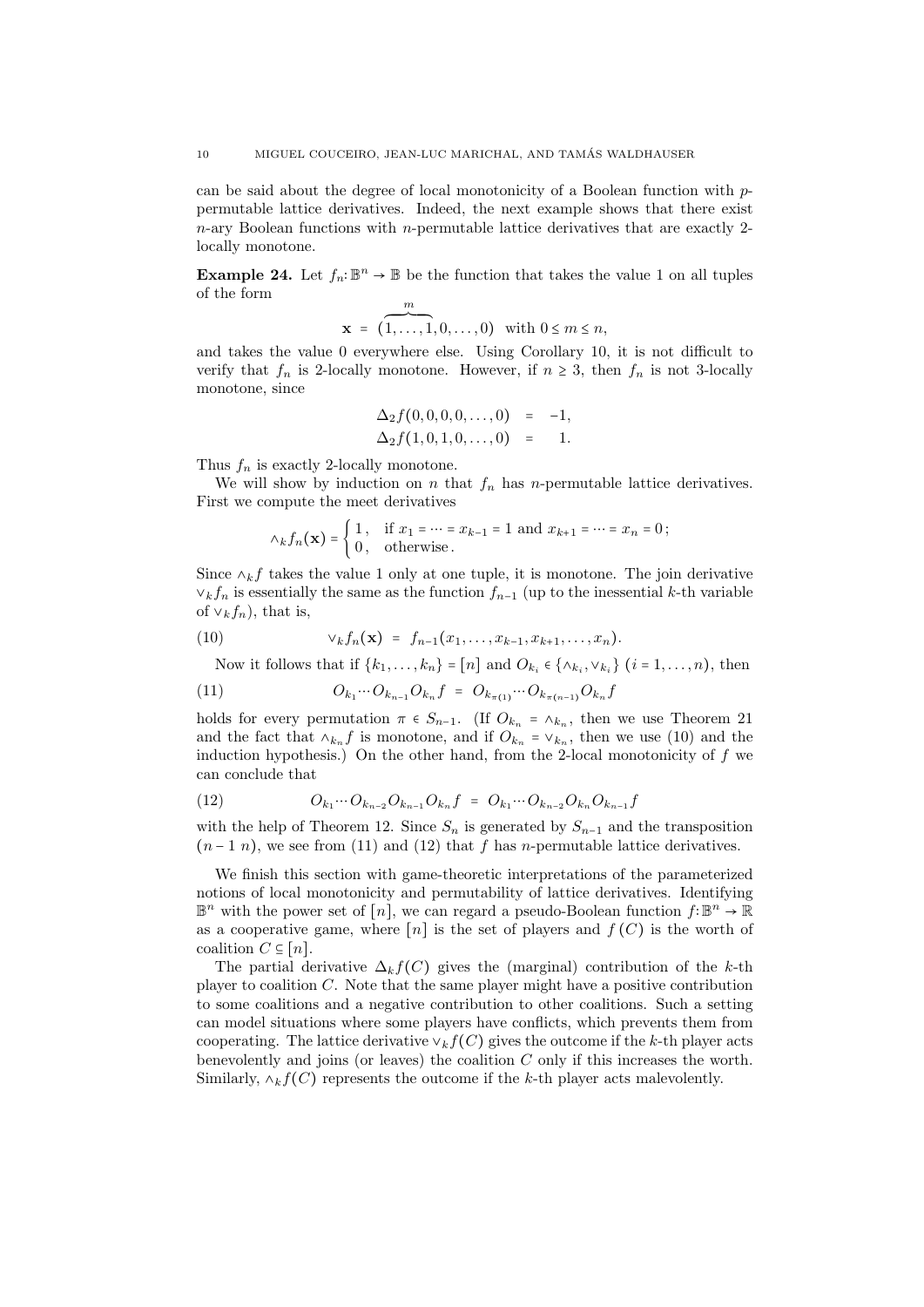Games corresponding to locally monotone functions have the property that if two coalitions are close to each other, then any given player relates in the same way to these coalitions. More precisely, *f* is *p*-locally monotone if and only if whenever two coalitions differ in less than *p* players, then the contribution of any player is either nonnegative to both coalitions or it is nonpositive to both.

Finally, let us interpret permutability of lattice derivatives. Let *P* be a *p*-subset of  $[n]$ , and let  $C \subseteq [n] \setminus P$ . Suppose that some players of P are benevolent and some of them are malevolent, and they are asked one by one to join coalition *C* if they want to. We obtain the least possible outcome if the malevolent players are asked first, and we get the greatest outcome if the benevolent players make their choices first. The function *f* has *p*-permutable lattice derivatives if and only if these extremal outcomes coincide, i.e., if the order in which the players make their choices is irrelevant for every *p*-subset of [*n*].

# 4. SYMMETRIC FUNCTIONS

In the previous sections we saw that both notions of local monotonicity and of permutable lattice derivatives lead to two hierarchies of pseudo-Boolean functions which are related by the fact that each *p*-local monotone class is contained in the corresponding class of functions having *p*-permutable lattice derivatives. Now, in general this containment is strict. However, under certain assumptions (see, e.g., Theorem 12), *p*-local monotonicity is equivalent to *p*-permutability of lattice derivatives. Hence it is natural to ask for conditions under which these two notions are equivalent.

In this section we provide a partial answer to this problem by focusing on symmetric pseudo-Boolean functions, i.e., functions *f*∶B *<sup>n</sup>* <sup>→</sup> <sup>R</sup> that are invariant under all permutations of their variables. Quite surprisingly, in this case the notions of *p*-local monotonicity and *p*-permutability of lattice derivatives become equivalent.

Symmetric functions of arity *n* are in a one-to-one correspondence with sequences of real numbers of length  $n + 1$ , where the function corresponding to the sequence  $\alpha = \alpha_0, \ldots, \alpha_n$  is given by  $f(\mathbf{x}) = \alpha_{|\mathbf{x}|} (\mathbf{x} \in \mathbb{B}^n)$ . Clearly, *f* is isotone if and only if the corresponding sequence is nondecreasing, i.e.,  $\alpha_0 \leq \alpha_1 \leq \cdots \leq \alpha_n$ . Similarly, *f* is antitone if and only if  $\alpha_0 \ge \alpha_1 \ge \cdots \ge \alpha_n$ , and *f* is monotone if and only if *f* is either isotone or antitone.<sup>4</sup>

It is easy to see that if  $f$  is symmetric, then every section of  $f$  is also symmetric; moreover, if *f* corresponds to the sequence  $\alpha = \alpha_0, \ldots, \alpha_n$ , then the *p*-ary sections of *f* are precisely the symmetric functions corresponding to the subsequences<sup>5</sup>  $\alpha_i, \alpha_{i+1}, \ldots, \alpha_{i+p}$  of  $\alpha$  of length  $p+1$ . This observation and Theorem 8 lead to the following description of *p*-locally monotone symmetric pseudo-Boolean functions.

**Proposition 25.** *Let*  $f: \mathbb{B}^n \to \mathbb{R}$  *be a symmetric function corresponding to the sequence*  $\alpha = \alpha_0, \ldots, \alpha_n$ *. Then f is p*-*locally monotone if and only if each subsequence of length*  $p+1$  *of*  $\alpha$  *is either nondecreasing or nonincreasing.* 

Unlike in the previous sections, here it will be more convenient to discard the inessential *k*-th variable of the lattice derivatives  $\wedge_k f$  and  $\vee_k f$ , and regard the

<sup>&</sup>lt;sup>4</sup>Since if *f* is isotone (resp. antitone) in one variable, then it is isotone (resp. antitone) in all variables.

<sup>5</sup>Here by a subsequence we mean a sequence of consecutive entries of the original sequence.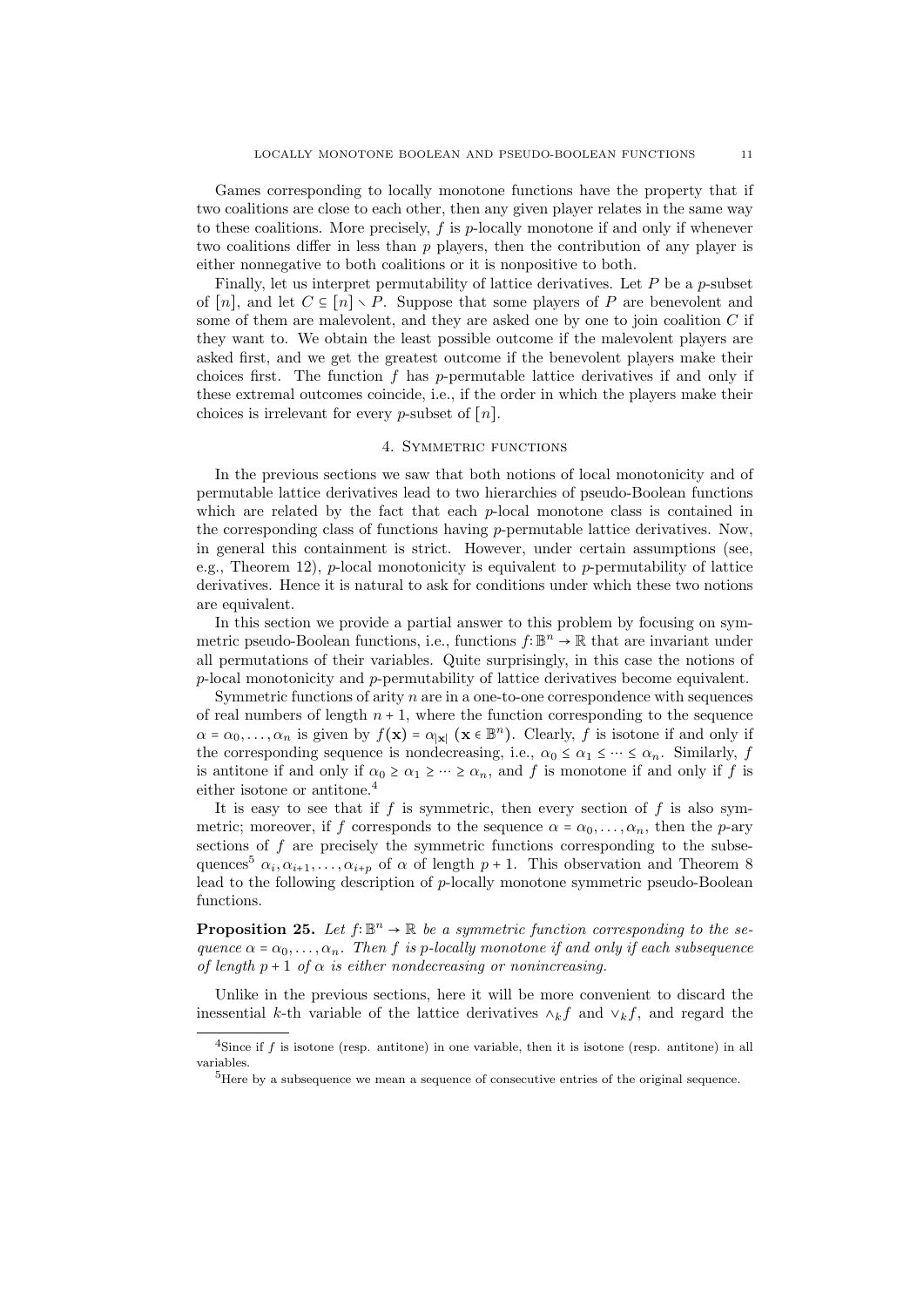latter as  $(n-1)$ -ary functions. Clearly, if *f* is symmetric, then so are its lattice derivatives. Moreover, if *f* corresponds to the sequence  $\alpha = \alpha_0, \ldots, \alpha_n$ , then  $\lambda_k f$ and  $\vee_k f$  correspond to the sequences

$$
\alpha_0 \wedge \alpha_1, \alpha_1 \wedge \alpha_2, \ldots, \alpha_{n-1} \wedge \alpha_n
$$
 and

 $\alpha_0 \vee \alpha_1, \alpha_1 \vee \alpha_2, \ldots, \alpha_{n-1} \vee \alpha_n$ 

respectively, for all  $k \in [n]$ . Since these sequences do not depend on  $k$ , we will write ∧*f* and ∨*f* instead of ∧*<sup>k</sup>f* and ∨*<sup>k</sup>f*, and we will abbreviate

$$
\underbrace{\wedge \cdots \wedge}_{\ell} f \quad \text{ and } \quad \underbrace{\vee \cdots \vee}_{\ell} f
$$

by  $\wedge^{\ell} f$  and  $\vee^{\ell} f$ , respectively.

The next example shows that Theorem 19 cannot be sharpened.

**Example 26.** Let  $f: \mathbb{B}^n \to \mathbb{B}$  be the symmetric function corresponding to the sequence

$$
\alpha = 0, 0, \overbrace{1, \ldots, 1}^{p}, \overbrace{0, \ldots, 0}^{p}, 1, 1
$$

where  $n = 2p + 4$  and  $p \ge 2$ . It follows from Proposition 25 that f is exactly *p*-locally monotone. To compute ∧*f*, it is handy to construct a table whose first row contains the sequence  $\alpha$ , and in the second row we write  $\alpha_i \wedge \alpha_{i+1}$  between  $\alpha_i$  and  $\alpha_{i+1}$ :

$$
f: \begin{array}{cccccc} 0 & 0 & 1 & 1 & \cdots & 1 & 1 & 0 & 0 & \cdots & 0 & 0 & 1 & 1 \\ \wedge f: & 0 & 0 & 1 & 1 & \cdots & 1 & 1 & 0 & 0 & 0 & \cdots & 0 & 0 & 0 & 1 \end{array}
$$

Thus ∧*f* corresponds to the sequence

$$
0,0,\overbrace{1,\ldots,1}^{p-1},\overbrace{0,\ldots,0}^{p+1},1,
$$

and a similar calculation yields that ∨*f* corresponds to the sequence

$$
\overbrace{0,1,\ldots,1}^{p+1},\overbrace{0,\ldots,0}^{p-1},1,1.
$$

Now Proposition 25 shows that ∧*f* and ∨*f* are exactly (*p* − 1)-locally monotone.

*Remark* 2*.* Example 26 shows that the degree of local monotonicity can decrease, when taking lattice derivatives, and Theorem 19 states that it can decrease by at most one. Other examples can be found to illustrate the cases when this degree stays the same, or even increases. For instance, consider the function  $f(\mathbf{x}) = x_1 \oplus \cdots \oplus x_n$ , which is not even 2-locally monotone, but its lattice derivatives are constant.

We conclude this section by proving that for symmetric functions the notions of *p*-local monotonicity and *p*-permutability of lattice derivatives coincide.

**Theorem 27.** *If*  $f: \mathbb{B}^n \to \mathbb{R}$  *is symmetric, then*  $f$  *is*  $p$ *-locally monotone if and only if f has p-permutable lattice derivatives.*

*Proof.* By Theorem 21, it is enough to show that if a symmetric function  $f: \mathbb{B}^n \to \mathbb{R}$ is not *p*-locally monotone, then it does not have *p*-permutable lattice derivatives. So suppose that *f* is a symmetric function which is not *p*-locally monotone, and which corresponds to the sequence  $\alpha = \alpha_0, \ldots, \alpha_n$ . Let  $\alpha_i, \ldots, \alpha_{i+\ell}$  be a shortest subsequence of  $\alpha$  that is neither nondecreasing nor nonincreasing. Proposition 25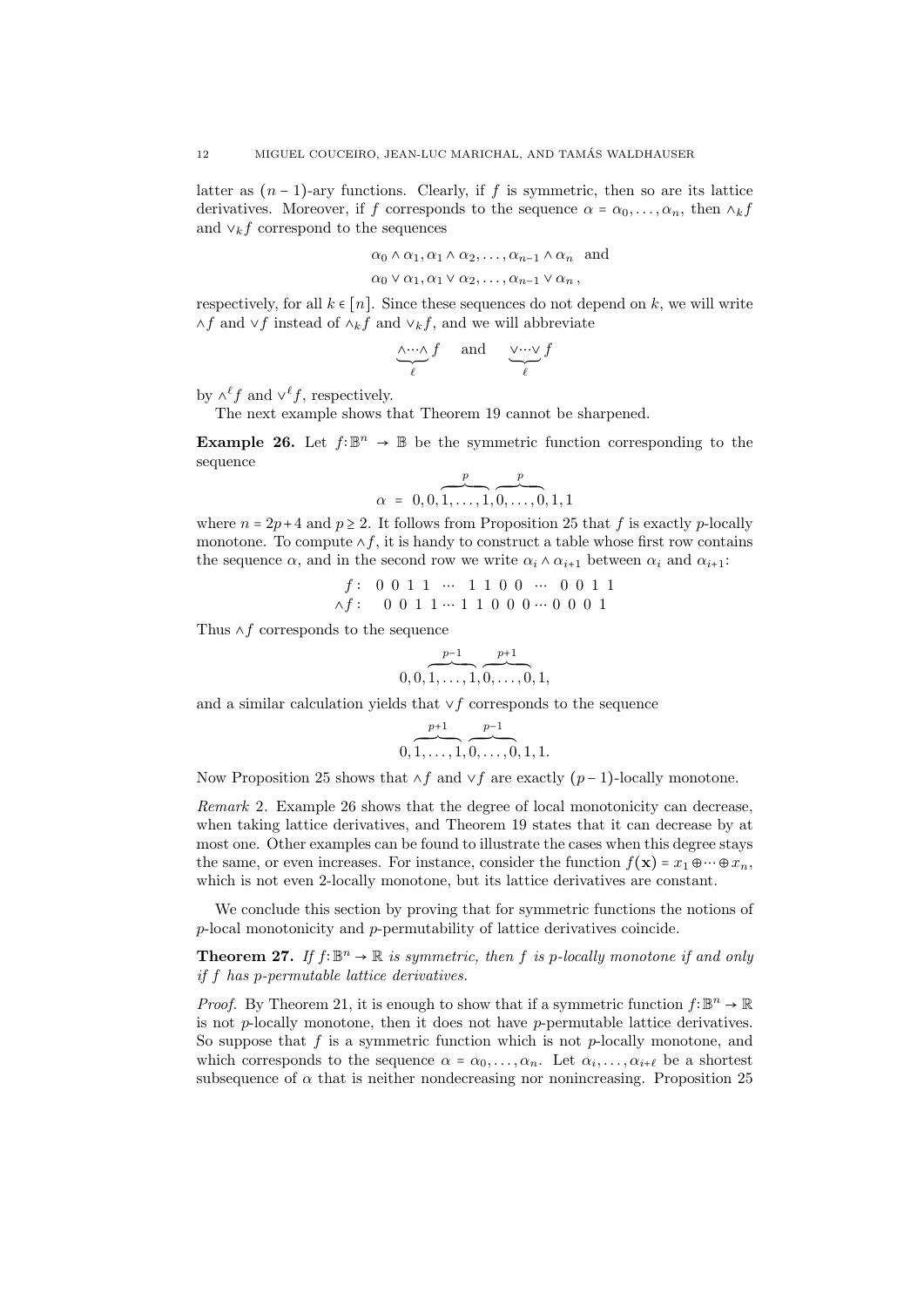implies that there is indeed such a subsequence for  $\ell + 1 \leq p + 1$ . From the minimality of  $\ell$  it follows that the subsequence  $\alpha_i, \ldots, \alpha_{i+\ell-1}$  is either nondecreasing or nonincreasing. We may assume without loss of generality that the first case holds; the second case is the dual of the first one. Then we must have  $\alpha_{i+\ell-1} > \alpha_{i+\ell}$ , since otherwise the whole subsequence  $\alpha_i, \ldots, \alpha_{i+\ell}$  would be nondecreasing. Thus we have the following inequalities:

(13) 
$$
\alpha_i \leq \alpha_{i+1} \leq \cdots \leq \alpha_{i+\ell-1} > \alpha_{i+\ell}.
$$

From the minimality of  $\ell$ , we can also conclude that the subsequence  $\alpha_{i+1}, \ldots, \alpha_{i+\ell}$  is either nondecreasing or nonincreasing. As  $\alpha_{i+\ell-1} > \alpha_{i+\ell}$ , the first case is impossible, therefore  $\alpha_{i+1}, \ldots, \alpha_{i+\ell}$  is nonincreasing, and we must have  $\alpha_i < \alpha_{i+1}$  since otherwise the whole subsequence  $\alpha_i, \ldots, \alpha_{i+\ell}$  would be nonincreasing:

(14) 
$$
\alpha_i \leq \alpha_{i+1} \geq \cdots \geq \alpha_{i+\ell-1} \geq \alpha_{i+\ell}.
$$

Comparing (13) and (14), we obtain

$$
\alpha_i \ < \ \alpha_{i+1} \ = \ \cdots \ = \ \alpha_{i+\ell-1} \ > \ \alpha_{i+\ell} \, .
$$

To simplify notation, we set  $\beta := \alpha_i, \gamma := \alpha_{i+1}, \delta := \alpha_{i+\ell}$ . With this notation we have that  $\alpha$  contains the subsequence  $\beta, \gamma, \ldots, \gamma, \delta$  of length  $\ell + 1$  with  $\beta, \delta < \gamma$ . In the following we will use this observation to prove that *f* does not have *ℓ*-permutable lattice derivatives.

Let us compute the sequence corresponding to  $\vee \wedge^{l-1} f$ . We can construct a table as in Example 26, but this time the table has  $\ell + 1$  rows (in the last row  $\mu$  stands for  $\beta \vee \delta$ :

$$
f: \alpha_0 \cdots \beta \gamma \gamma \gamma \cdots \gamma \gamma \gamma \delta \cdots \alpha_n
$$
  
\n
$$
\Delta f: \qquad \cdots \beta \gamma \gamma \gamma \cdots \gamma \gamma \delta \cdots
$$
  
\n
$$
\Delta^2 f: \qquad \cdots \beta \gamma \gamma \cdots \cdots \gamma \delta \cdots
$$
  
\n
$$
\cdots \cdots \cdots \cdots \cdots \cdots \cdots
$$
  
\n
$$
\Delta^{\ell-2} f: \qquad \cdots \beta \gamma \delta \cdots
$$
  
\n
$$
\Delta^{\ell-1} f: \qquad \cdots \beta \delta \cdots
$$
  
\n
$$
\cdots \beta \delta \cdots
$$

A similar table can be constructed for  $\wedge^{l-1} \vee f$ :

|                                                     |  |  |  |                                              |  |                                                                                                                  | $f: \alpha_0 \cdots \beta \gamma \gamma \gamma \cdots \gamma \gamma \gamma \omega \cdots \alpha_n$ |  |
|-----------------------------------------------------|--|--|--|----------------------------------------------|--|------------------------------------------------------------------------------------------------------------------|----------------------------------------------------------------------------------------------------|--|
| $\vee f$ :                                          |  |  |  |                                              |  | $\cdots$ $\gamma$ $\gamma$ $\gamma$ $\cdots$ $\gamma$ $\gamma$ $\gamma$ $\cdots$                                 |                                                                                                    |  |
| $\wedge\vee f:$ $\gamma$ $\gamma$ $\gamma$ $\gamma$ |  |  |  |                                              |  |                                                                                                                  |                                                                                                    |  |
|                                                     |  |  |  |                                              |  | and the company of the company of the company of the company of the company of the company of the company of the |                                                                                                    |  |
| $\wedge^{\ell-3} \vee f$ :                          |  |  |  | $\cdots$ $\gamma$ $\gamma$ $\gamma$ $\cdots$ |  |                                                                                                                  |                                                                                                    |  |
| $\wedge^{\ell-2} \vee f$ :                          |  |  |  | $\cdots$ $\gamma$ $\gamma$ $\cdots$          |  |                                                                                                                  |                                                                                                    |  |
| $\wedge^{\ell-1} \vee f$ :                          |  |  |  | $\cdots$ $\gamma$                            |  |                                                                                                                  |                                                                                                    |  |

Since  $\beta$ ,  $\delta < \gamma$ , we have  $\mu < \gamma$ , and this means that the sequences corresponding to ∨  $\wedge^{l-1} f$  and  $\wedge^{l-1} \vee f$  differ in at least one position, therefore *f* does not have *ℓ*-permutable lattice derivatives. As  $\ell \leq p$ , this implies that *f* does not have *p*-<br>permutable lattice derivatives either, according to Theorem 23. permutable lattice derivatives either, according to Theorem 23.

*Remark* 3*.* As a consequence of Theorem 27, we can observe that any exactly *p*-locally monotone symmetric function (for instance, the functions considered in Example 26) has *p*-permutable but not  $(p+1)$ -permutable lattice derivatives.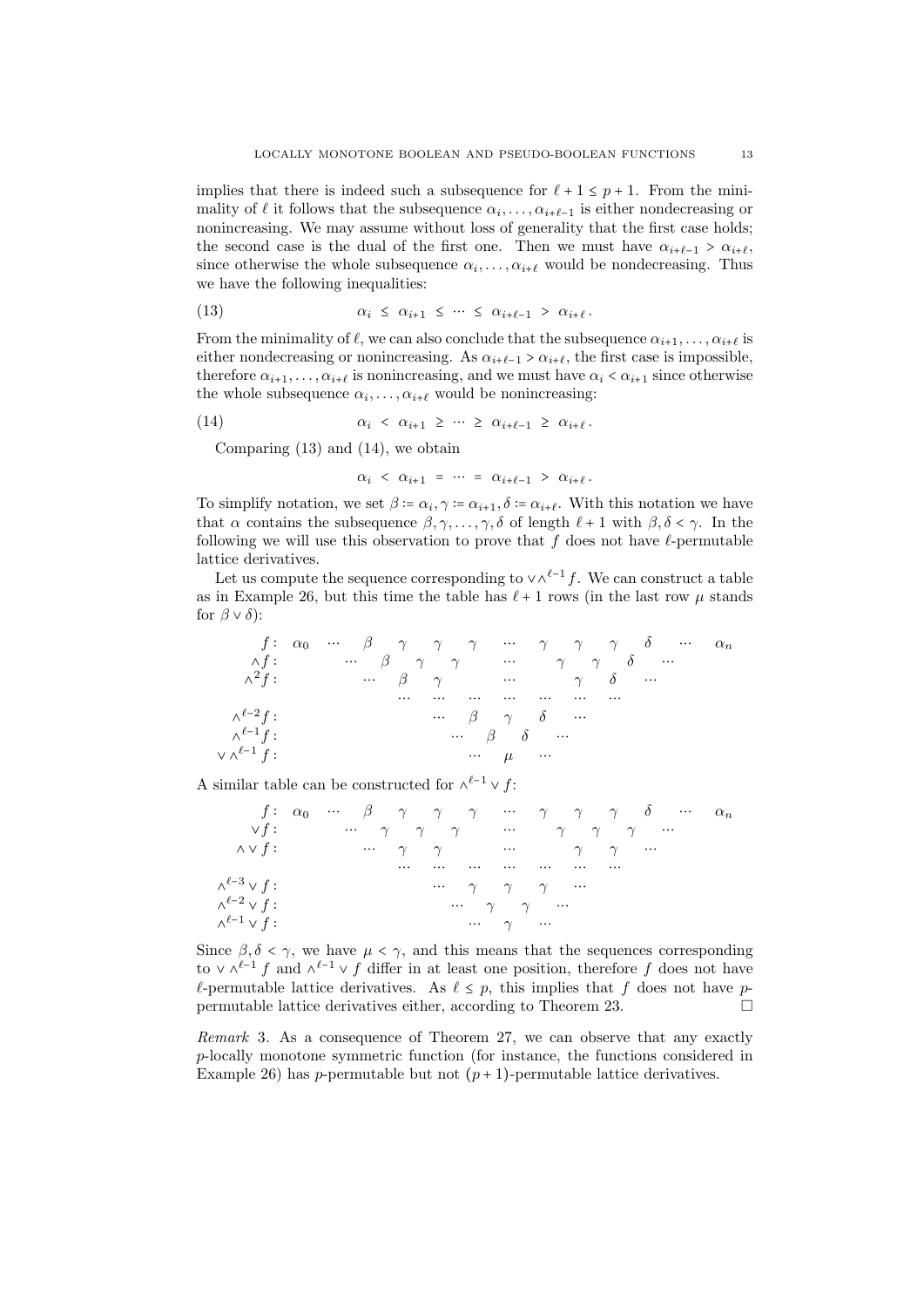#### 14 MIGUEL COUCEIRO, JEAN-LUC MARICHAL, AND TAMAS WALDHAUSER ´

### 5. Open problems and concluding remarks

We proposed relaxations of monotonicity, namely *p*-local monotonicity, and we presented characterizations of each in terms of "forbidden" sections. Also, for each *p*, we observed that *p*-locally monotone functions have the property that any *p* of their lattice derivatives permute, and showed that the converse also holds in the special case of symmetric functions. The classes of 2-locally monotone functions, and of functions having 2-permutable lattice derivatives were explicitly described. However, similar descriptions elude us for  $p \geq 3$ . Hence we are left with the following problems.

**Problem 1.** *For*  $p \geq 3$ *, describe the class of p-locally monotone functions and that of functions having p-permutable lattice derivatives.*

**Problem 2.** For  $p \geq 3$ , determine necessary and sufficient conditions on func*tions for the equivalence between p-local monotonicity and p-permutability of lattice derivatives.*

### **ACKNOWLEDGMENTS**

Miguel Couceiro and Jean-Luc Marichal are supported by the internal research project F1R-MTH-PUL-12RDO2 of the University of Luxembourg. Tamás Waldhauser is supported by the  $TAMOP-4.2.1/B-09/1/KONV-2010-0005$  program of National Development Agency of Hungary, by the Hungarian National Foundation for Scientific Research under grant nos K77409 and K83219, by the National Research Fund of Luxembourg, and by the Marie Curie Actions of the European Commission (FP7-COFUND).

### **REFERENCES**

- [1] D. Bouyssou, D. Dubois, H. Prade, M. Pirlot (eds) *Decision-Making Process Concepts and Methods,* ISTE/John Wiley, 2009.
- [2] M. Couceiro, T. Waldhauser, Axiomatizations and factorizations of Sugeno utility functions, *Internat. J. Uncertain. Fuzziness Knowledge-Based Systems,* 19(4) (2011) 635–658.
- [3] M. Couceiro, T. Waldhauser. Pseudo-polynomial functions over finite distributive lattices, *Lecture Notes in Artificial Intelligence*, vol. 6717, Springer-Verlag, 545–556, 2011.
- [4] Y. Crama and P. Hammer. *Boolean Functions: Theory, Algorithms, and Applications (Encyclopedia of Mathematics and its Applications)*. Cambridge: Cambridge University Press, 2011.
- [5] M. Davio, J.-P. Deschamps, and A. Thayse. *Discrete and switching functions*. New York: McGraw-Hill, 1978.
- [6] D. Dubois, H. Prade, R. Sabbadin, Qualitative decision theory with Sugeno integrals, *Fuzzy measures and integrals, Stud. Fuzziness Soft Comput.,* vol. 40, Physica, Heidelberg, 2000, pp. 314–332.
- [7] S. Foldes and P. Hammer. Disjunctive and conjunctive normal forms of pseudo-Boolean functions. *Discrete Appl. Math.*, 107(1-3):1–26, 2000.
- [8] S. Foldes and P. Hammer. Submodularity, supermodularity, and higher-order monotonicities of pseudo-Boolean functions. *Math. Oper. Res.*, 30(2):453–461, 2005.
- [9] A. Fadini. Operatori che estendono alle algebre di Boole la nozione di derivata. (Italian). *Giorn. Mat. Battaglini (5)*, 9(89):42–64, 1961.
- [10] R. L. Goodstein. The solution of equations in a lattice. *Proc. Roy. Soc. Edinburgh Sect. A*, 67:231–242, 1965/1967.
- [11] C. Gotsman and N. Linial. Spectral properties of threshold functions. *Combinatorica*, 14(1):35–50, 1994.
- [12] M. Grabisch, J.-L. Marichal, and M. Roubens. Equivalent representations of set functions. *Math. Oper. Res.*, 25(2):157–178, 2000.